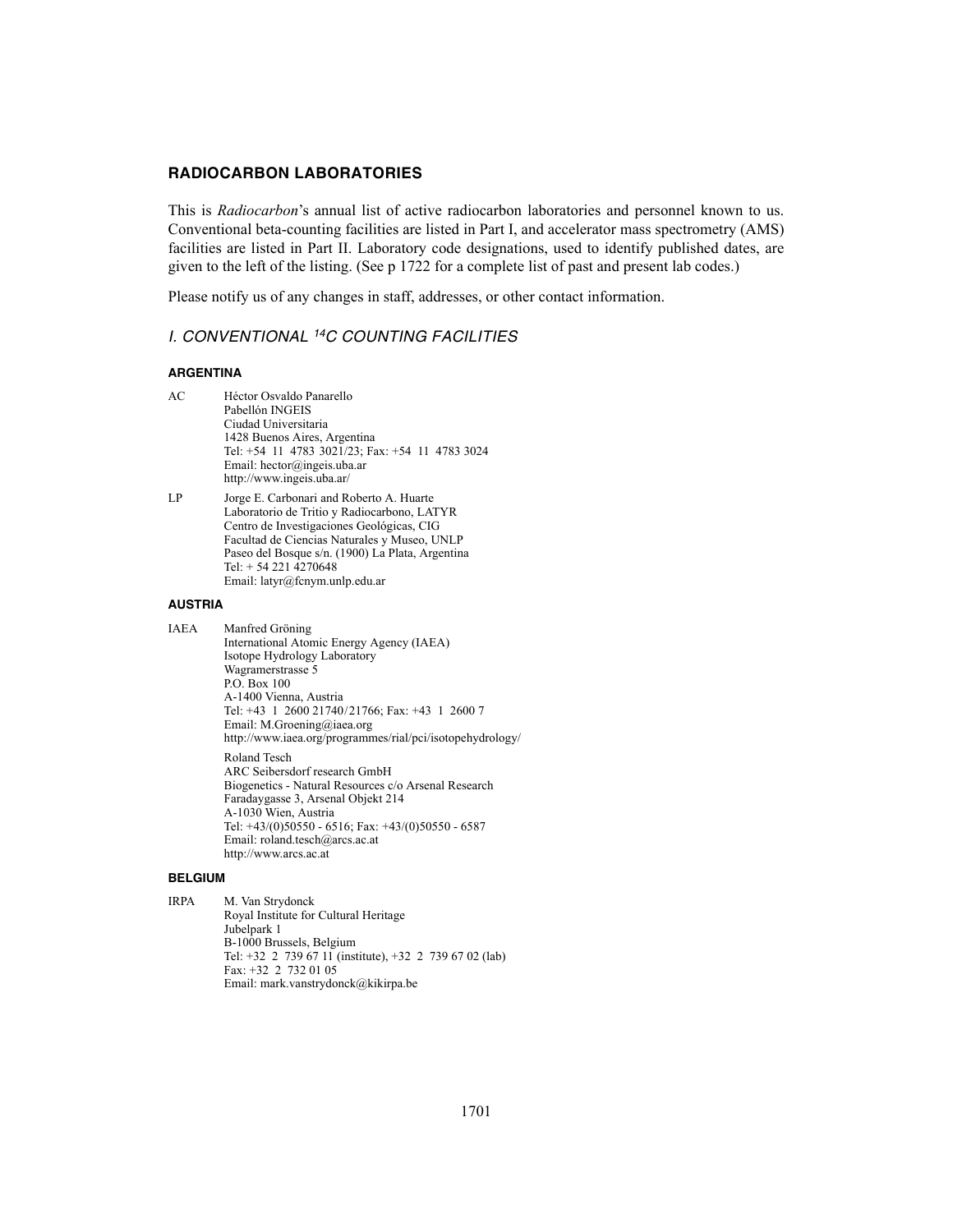## **BELARUS**

| IGSB | N. D. Michailov                                          |
|------|----------------------------------------------------------|
|      | Institute of Geochemistry and Geophysics of the National |
|      | Academy of Sciences of Belarus                           |
|      | Kuprevich str. 7                                         |
|      | Minsk 220141, Belarus                                    |
|      | Tel: +375 (17) 263 81 13; Fax: +375 (17) 263 63 98       |
|      | Email: mihailov@igig.org.by                              |
|      |                                                          |

## **BRAZIL**

| CENA | Luiz Carlos Ruiz Pessenda                    |
|------|----------------------------------------------|
|      | Radiocarbon Laboratory                       |
|      | Centro de Energia Nuclear na Agricultura     |
|      | Universidade de São Paulo                    |
|      | Avenida Centenario 303                       |
|      | Caixa Postal 96 – CEP 13400-970              |
|      | Piracicaba, São Paulo, Brazil                |
|      | Tel: +55 193 429 4656; Fax: +55 193 429 4610 |
|      | Email: pessenda@cena.usp.br                  |
|      | http://www.cena.usp.br/labs/labc14.htm       |
|      |                                              |

#### FZ M. F. Santiago Departamento de Física - UFC Campus do Pici - Cx. Postal 6030 60455-760 Fortaleza-CE, Brazil Tel: +55 85 400 89913; Fax: +55 85 400 89450 Email: marlucia@fisica.ufc.br

# **CANADA**

| UL | Guillaume Labrecque                                                                |
|----|------------------------------------------------------------------------------------|
|    | Laboratoire de datation au Carbone-14 (also prepare CO <sub>2</sub> tubes for AMS) |
|    | Centre d'études nordiques                                                          |
|    | Université Laval                                                                   |
|    | Cité Universitaire                                                                 |
|    | Québec, Québec G1K 7P4, Canada                                                     |
|    | Tel: +1 418 656 2131, ext. 4486; Fax: +1 418 656 3960                              |
|    | Email: guillaume.labrecque@cen.ulaval.ca                                           |
|    | http://www.cen.ulaval.ca/english/labradio.html                                     |

# **CHINA**

| CG   | Yijian Chen and G. Peng<br>Radiocarbon Laboratory<br>Institute of Geology<br>State Seismological Bureau<br>P.O. Box 634<br>Beijing 100029, China                                                              |
|------|---------------------------------------------------------------------------------------------------------------------------------------------------------------------------------------------------------------|
| HL   | Yunzhang Yue<br>Second Institute of Oceanography<br><b>State Oceanic Administration</b><br>P.O. Box 1207<br>Hangzhou, Zheijiang 310012, China<br>Tel: +86 571 8076924, ext. 328; Fax: +86 571 8071539         |
| PKU  | Wu Xiaohong<br>Archaeometry & Archaeological Dating Laboratory<br>Peking University<br>Beijing 100871, China<br>Email: wuxh@pku.edu.cn                                                                        |
| XLLQ | Zhou Weijian<br>Institute of Earth Environment<br>XiYing Lu 22-2<br>710054 Xi'an, Shaanxi, China<br>Tel: +86 29 5512264 (work), +86 29 5256429 (home); Fax: +86 29 5522566<br>Email: weijian@loess.llqg.ac.cn |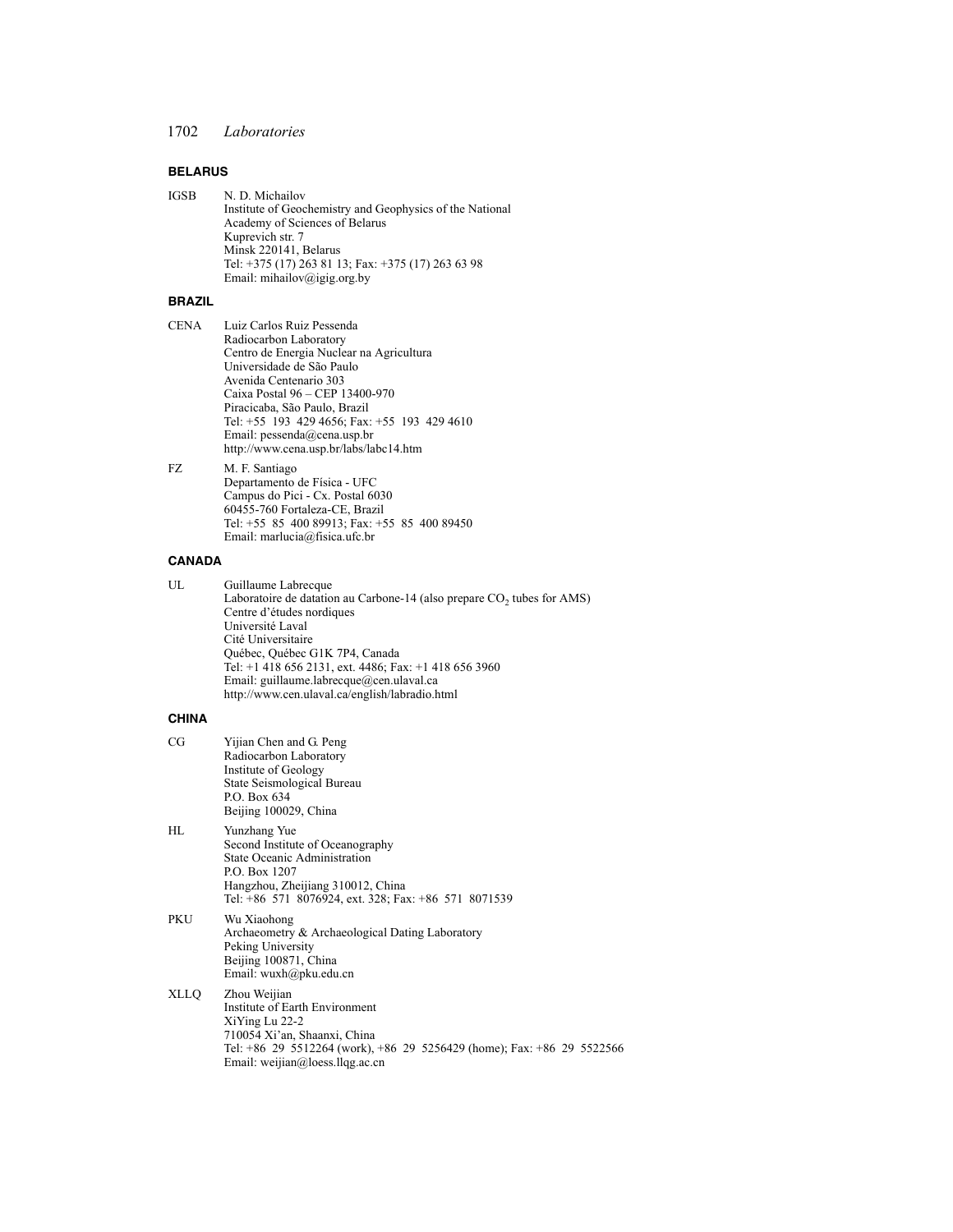Qiu Shua Radiocarbon Laboratory Institute of Archaeology, CASS 27 Wangfujing Dajie Beijing 100710, China Tel: +86 010 65135532; Fax: +86 010 65135532

Li Xingguo Institute of Vertebrate Paleontology and Paleoanthropology Academica Sinica P.O. Box 643 100044 Beijing, China http://www.ivpp.ac.cn/

Jinghang Wang Beijing Nuclear Instrument Factory 42 Donghuan Beilu, Jianguomen Wei 100020 Beijing, China Tel: +(010) 65 062266 *or* +(010) 65 015198; Fax: +(010) 65 953749

Dai Kaimei Department of Physics Nanjing University Nanjing 210024, China Tel: +86 25 3596746; Fax: +86 25 307965 Email: postphys@nju.edu.cn

Wang Jian Department of Geography Nanjing Normal University Nanjing 210093, China Tel: +86 25 3303666, ext. 3202; Fax: +86 25 3307448 Email: jwang@njnu.edu.cn

Gao Zhonghe or Chen Xiaoming Seismological Bureau of Jiangsu Province 3 Weigang Nanjing 210014, China Tel: +86 25 4432919, ext. 3028; Fax: +86 25 4432585

Ruan Chengwen, Director Seismological Bureau of Xinjiang Uygur Autonomous Region 42 South Beijing Road Urumqi, Xinjiang 830011, China Tel: +86 991 3838126; Fax: +86 991 3835623 Email: xjdzj@mail.wl.xj.cn

Shen Chengde Guangzhou Institute of Geochemistry Chinese Academy of Sciences Wushan, Guangzhou 510640, China Tel: +86 20 85290062; Fax: +86 20 85290130 Email: cdshen@gig.ac.cn

Huang Qi Radiocarbon Laboratory, Institute of Salt Lakes Academia Sinica 6 Xiying Road 710043 Xi'an, Shaanxi Province, China Tel: +86 29 5520397

#### **CROATIA**

Z Drs. Bogomil Obelić and Nada Horvatinčić Ruđer Bošković Institute P. O. Box 180, Bijenička 54 10001 Zagreb, Croatia Tel: +385 1 4680 219; Fax: +385 1 4680 239 Email: Bogomil.Obelic@irb.hr *and* Nada.Horvatincic@irb.hr http://www.irb.hr/en/str/zef/z3labs/lna/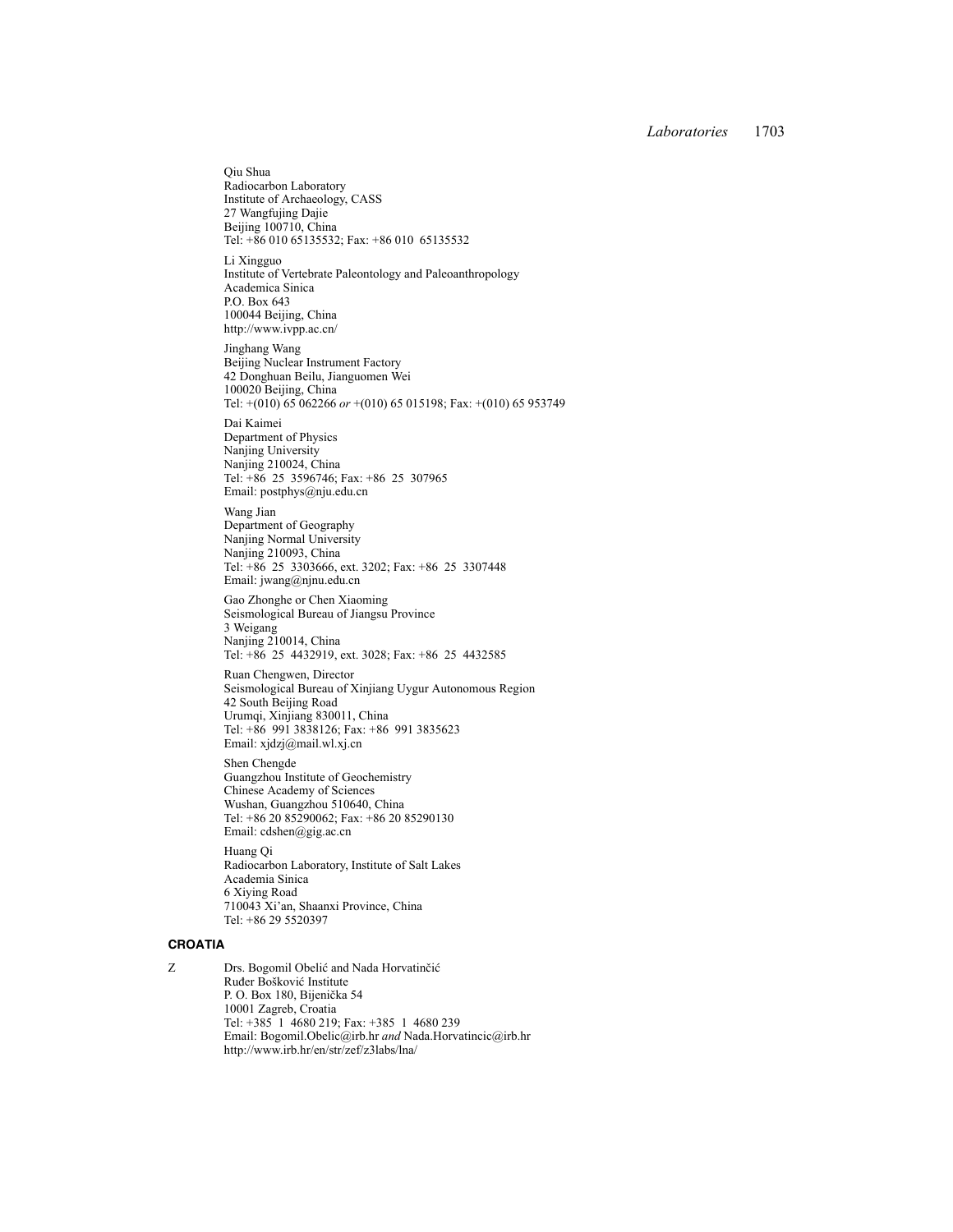### **CZECH REPUBLIC**

- CRL Ivo Svetlik and Dagmar Dreslerova CRL Radiocarbon Laboratory Na Truhlarce 39/64 CZ-180 86 Prague 8, Czech Republic Tel: +420 266177233; Fax: +420 283842788 Email: svetlik@ujf.cas.cz *and* dreslerova@arup.cas.cz
- CU Jiří Bruthans Department of Hydrogeology Charles University Albertov 6 CZ-128 43 Prague 2, Czech Republic Tel: +42(0) 221 951566 *or* +42(0) 221 951111; Fax: +42(0) 221 951556 Email: brutus@natur.cuni.cz

#### **DENMARK**

K Kaare Lund Rasmussen 14C Dating Laboratory National Museum Ny Vestergade 11 DK-1471 Copenhagen K, Denmark Tel: +45 33 47 3176; Fax: +45 33 47 3310 Email: kaare.lund.rasmussen@natmus.dk

#### **EGYPT**

IFAO Mohammed Mahran Institut français d'archéologie orientale (IFAO) Laboratoire de datation par le radiocarbone 37, rue al-Cheikh Ali Youssef P.O. Box 11562 Qasr al-ainy 11421 Cairo, Egypt Tel: +202 79 71 615/600; Fax: +202 79 44 635 Email: c14@ifao.egnet.net http://www.ifao.egnet.net/c14

### **ESTONIA**

Ta Volli Kalm and Arvi Liiva Radiocarbon Laboratory Institute of Geology University of Tartu Vanemuise St. 46 51014 Tartu, Estonia Tel/Fax: +372 7 375 836 Email: volli.kalm@ut.ee *and* geol@ut.ee

Tln Enn Kaup

Radiocarbon Laboratory Institute of Geology at Tallinn University of Technology Ehitajate tee 5 19086 Tallinn, Estonia Tel: +372 620 3031; Fax: +372 620 3011 Email: kaup@gi.ee

#### **FINLAND**

Hel Markku Oinonen Dating Laboratory P.O. Box 64 FIN-00014 Helsinki University, Finland Tel: +358 9 191 50740; Fax: +358 9 191 50741 Email: markku.j.oinonen@helsinki.fi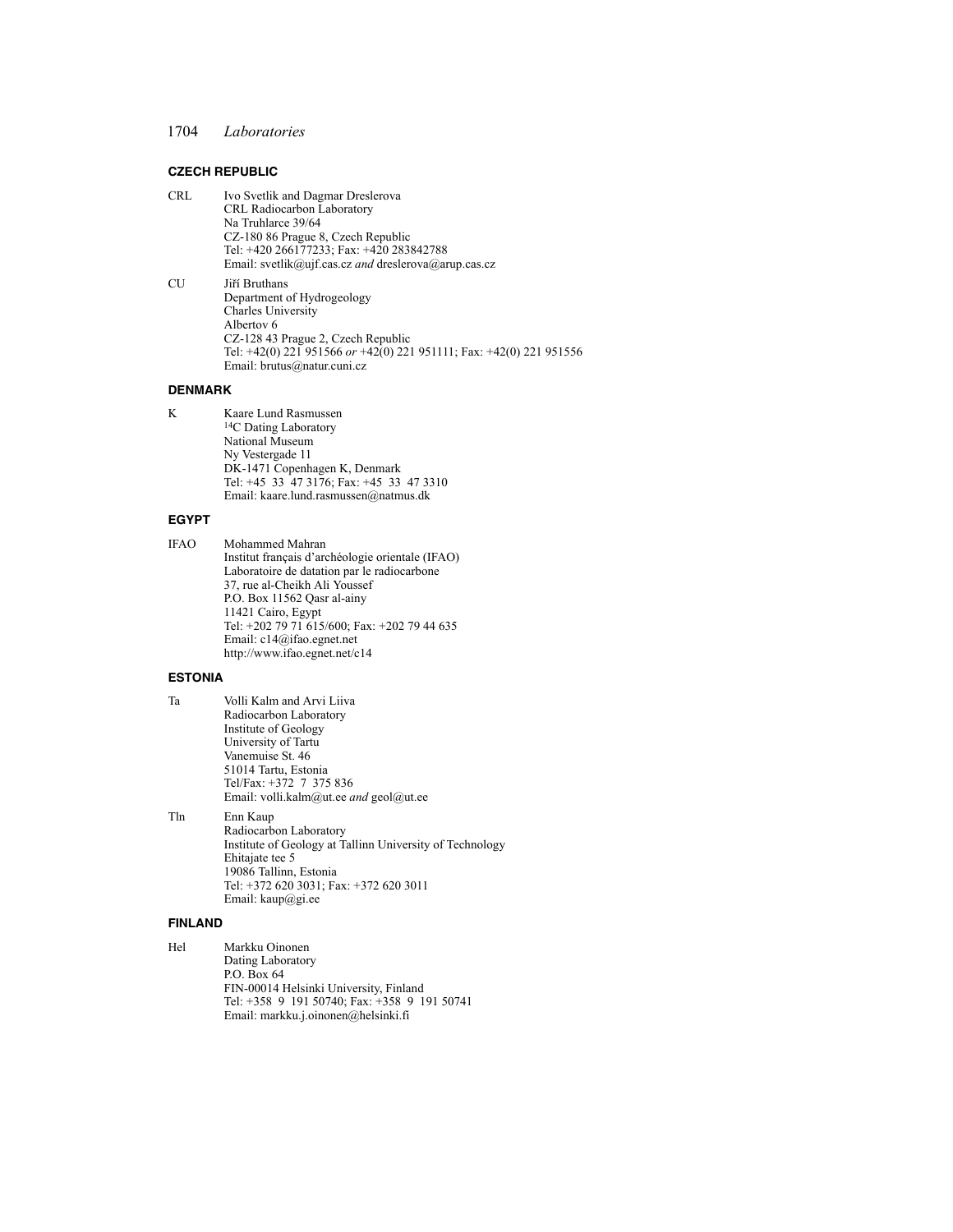#### **FRANCE**

Gif Michel Fontugne Centre des Faibles Radioactivités Laboratoire mixte CNRS-CEA F-91198 Gif-sur-Yvette Cedex, France Tel: +33 1 69 82 35 25; Fax: +33 1 69 82 35 68 Email: Michel.Fontugne@lsce.cnrs-gif.fr *and* Laboratoire Souterrain de Modane Laboratoire mixte IN2I 3-CNRS/DSM-CEA 90, Rue Polset F-73500 Modane, France http://www.cnrs.fr Ly Christine Oberlin

CDRC – Centre de Datation par le RadioCarbone UMR 5138 CNRS Université Claude Bernard Lyon I 40, Boulevard Niels Bohr F-69622 Villeurbanne Cedex, France Tel: +33 472 44 82 57; Fax: +33 472 43 13 17 Email: christine.oberlin@univ-lyon1.fr http://carbon14.univ-lyon1.fr

### **GEORGIA**

TB S. Pagava Radiocarbon and Low-Level Counting Section Nuclear Research Laboratory I. Javakhishvili Tbilisi State University I. Chavchavadze Av., 3 Tbilisi 0128, Georgia Tel: +995 32 222105, +995 32 252776; Fax: +995 32 252776 Email: spagava@access.sanet.ge

## **GERMANY**

| Bln | Jochen Görsdorf                                    |
|-----|----------------------------------------------------|
|     | Deutsches Archäologisches Institut                 |
|     | Zentrale, Referat Naturwissenschaften              |
|     | Postfach 330014, D-14191 Berlin, Germany           |
|     | Tel: +49 01888 7711 339; Fax: +49 01888 107711 339 |
|     | Email: 14c@dainst.de                               |
|     |                                                    |

HAM Peter Becker-Heidmann Institut für Bodenkunde Universität Hamburg Allende-Platz 2 D-20146 Hamburg, Germany Tel: +49 40 42838 2003; Fax: +49 40 42838 2024 Email: P.Becker-Heidmann@ifb.uni-hamburg.de http://www.geowiss.uni-hamburg.de/i-boden/tt14c.htm

Hd Bernd Kromer Heidelberger Akademie der Wissenschaften c/o Institut für Umweltphysik Universität Heidelberg Im Neuenheimer Feld 229 D-69120 Heidelberg, Germany Tel: +49 6221 5 46 357; Fax: +49 6221 5 46 405 Email: Bernd.Kromer@iup.uni-heidelberg.de

Hv Mebus A. Geyh Niedersächsisches Landesamt für Bodenforschung Postfach 510153 D-30655 Hannover-Stillweg 2, Germany Tel: +49 511 643 2537; Fax: +49 511 643 2304 Email: Mebus.Geyh@t-online.de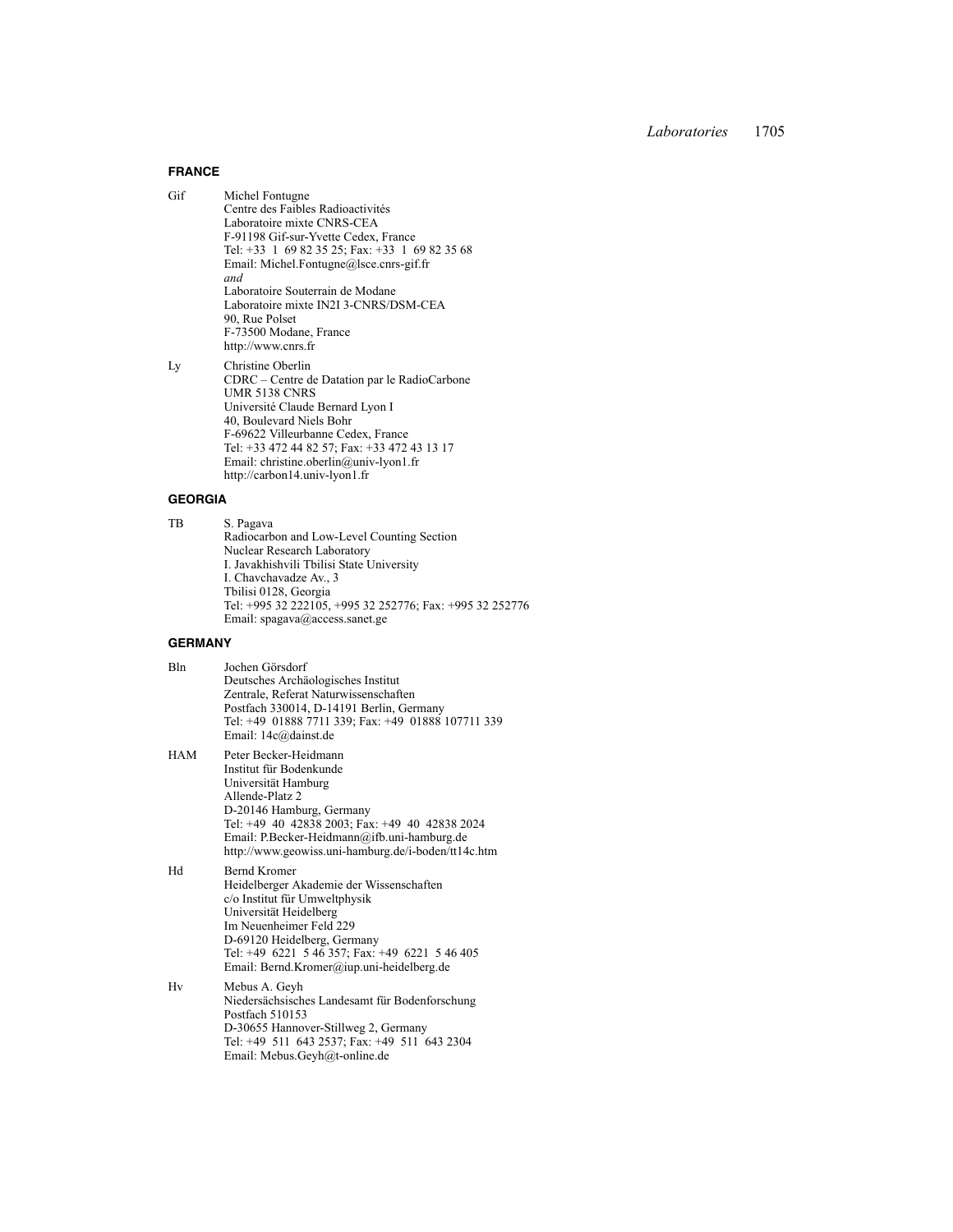- KI Helmut Erlenkeuser and Pieter M. Grootes Leibniz-Labor Christian-Albrechts-Universität Max-Eyth-Str. 11-13 D-24118 Kiel, Germany Tel: +49 431 880 3894 (P.M.G.), +49 431 880 3896 (H.E.) Fax: +49 431 880 7401 Email: pgrootes@leibniz.uni-kiel.de *and* herlenkeuser@leibniz.uni-kiel.de http://www.uni-kiel.de/leibniz/ LZ Achim Hiller
	- UFZ-Umweltforschungszentrum Leipzig-Halle GmbH Sektion Hydrogeologie Arbeitsgruppe Paläoklimatologie Theodor-Lieser-Strasse 4 D-06120 Halle, Germany Tel: +49 345 5585 226; Fax: +49 345 5585 559 Email: a.hiller@hlug.de

### **GREECE**

| DEM | Yannis Maniatis                                         |
|-----|---------------------------------------------------------|
|     | Laboratory of Archaeometry                              |
|     | Institute of Materials Science                          |
|     | National Centre for Scientific Research "Demokritos"    |
|     | 153 10 Aghia Paraskevi                                  |
|     | Attiki, Greece                                          |
|     | Tel: +30 1 6503389 or +30 1 6524821; Fax: +30 1 6519430 |
|     | Email: maniatis@ims.demokritos.gr                       |
|     | http://www.ims.demokritos.gr/archae                     |
|     |                                                         |

LIH Nicolaos Zouridakis Laboratory of Isotope Hydrology Institute of Physical Chemistry National Centre for Scientific Research "Demokritos" 153 10 Aghia Paraskevi Attikis POB 60228, Greece Tel: +30 1 6503969; Fax: +30 1 6511766 Email: nizouri@chem.demokritos.gr

#### **HUNGARY**

```
Deb Zsusa Szántó
 Institute of Nuclear Research of the Hungarian Academy of Sciences
 H-4026 Bem tér 18/c 
 P.O. Box 51
 H-4001 Debrecen, Hungary
 Tel: +36 52 417266; Fax: +36 52 416181
 Email: aszanto@namafia.atomki.hu
```
#### **ICELAND**

Páll Theodórsson Science Institute University of Iceland Dunhaga 3 IS-107 Reykjavík, Iceland Tel: +354 525 4800; Fax: +354 552 8911 Email: pth@raunvis.hi.is

### **INDIA**

BS Dr. Chandra Mohan Nautiyal Radiocarbon Dating Laboratory Birbal Sahni Institute of Palaeobotany 53 University Road Lucknow 226007, India Tel: +91 522 2742937; Fax: +91 522 2740485 Email: cmnautiyal@yahoo.co.uk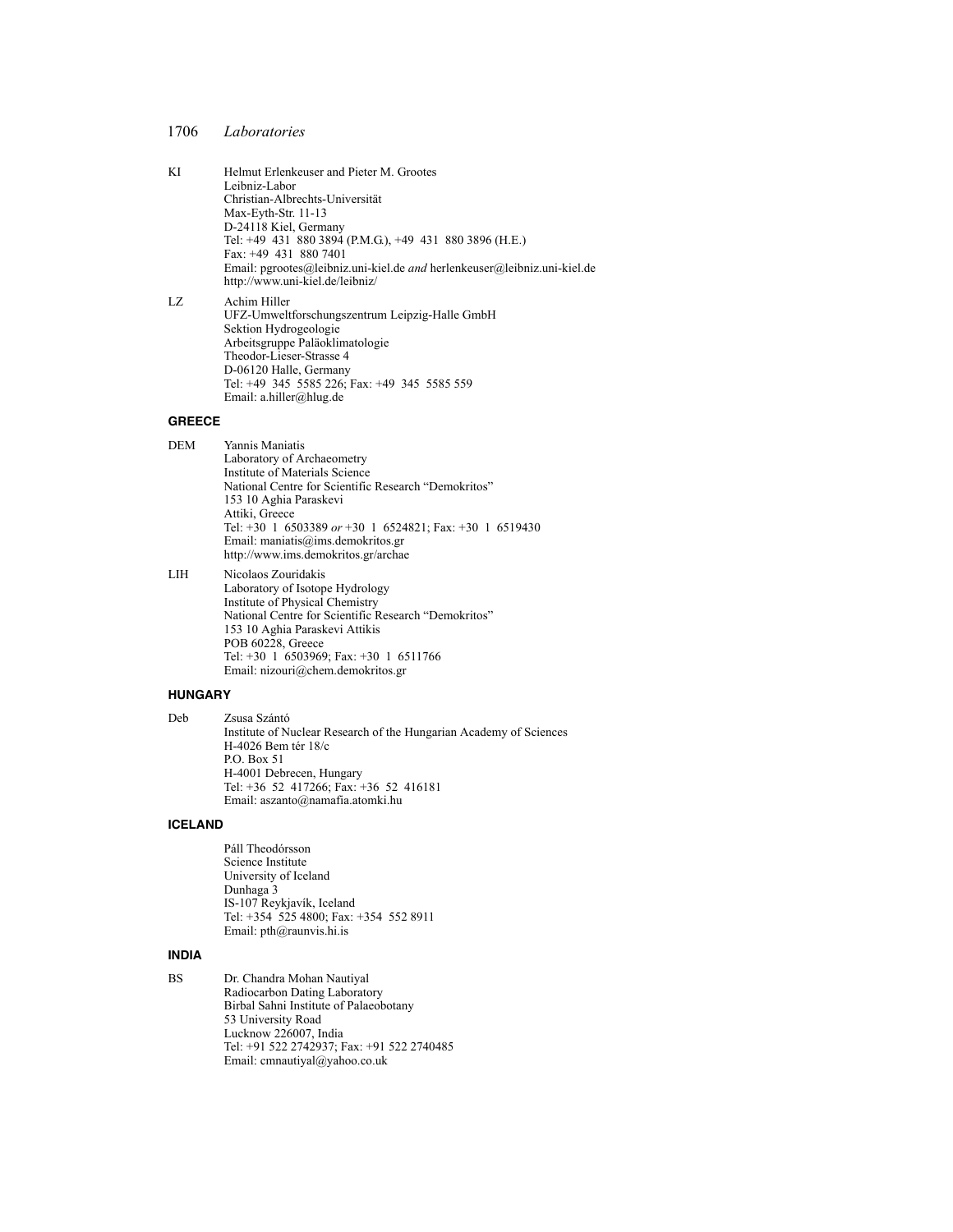| <b>JUBR</b> | S. D. Chatterjee, R. C. Sastri, and Haradhan De         |
|-------------|---------------------------------------------------------|
|             | Biren Roy Research Laboratory for Archaeological Dating |
|             | Department of Physics                                   |
|             | Jadavpur University                                     |
|             | Calcutta 700 032, India                                 |
|             | Tel: +91 33 473 4044; Fax: +91 33 473 4266              |

PRL Dr. M. G. Yadava Radiocarbon Dating Laboratory Planetary and Geosciences Division Physical Research Laboratory Navrangpura Ahmedabad 380 009, India Tel: +91 79 26314367; Fax: +91 79 26301502 Email: myadava@prl.res.in

PRLCH R. Bhushan Physical Research Laboratory Chemistry Department Planetary and Geosciences Division Navrangpura Ahmedabad 380 009, India Tel: +91 79 2631415; Fax: +91 79 26301502 Email: bhushan@prl.ernet.in

### **INDONESIA**

Wisjachudin Faisal Staff of Research and Development Center for Advance Technology National Nuclear Energy Agency Jl. Babarsari, P.O. Box 1008 Yogyakarta 55101, Indonesia Tel: +62 274 515435; Fax: +62 274 561824 Email: p3tm@indo.net.id *and* wisya@batan.go.id

### **IRELAND**

UCD Peter I. Mitchell and Edward McGee UCD Radiocarbon Laboratory Department of Experimental Physics University College Dublin Belfield, Dublin 4, Ireland Tel: +353 1 716 2220; Fax: +353 1 283 7275 Email: Peter.Mitchell@ucd.ie *and* Edward.Mcgee@ucd.ie http://www.ucd.ie/radphys/page2.htm

## **ISRAEL**

RT Elisabetta Boaretto Radiocarbon Dating and Cosmogenic Isotopes Laboratory Weizmann Institute of Science 76100 Rehovot, Israel Tel: +972 893 43213; Fax: +972 893 46062 Email: Elisabetta.Boaretto@wis.weizmann.ac.il

#### **ITALY**

ENEA Paolo Bartolomei and Giuseppe Magnani ENEA C.R. "E. Clementel" Via don Fiammelli, 2 I-41028 Bologna, Italy Tel: +39 51 6098168; Fax: +39 51 6098187 Email: paolo.bartolomei@bologna.enea.it *and* giuseppe.magnani@bologna.enea.it http://diaf3.bologna.enea.it/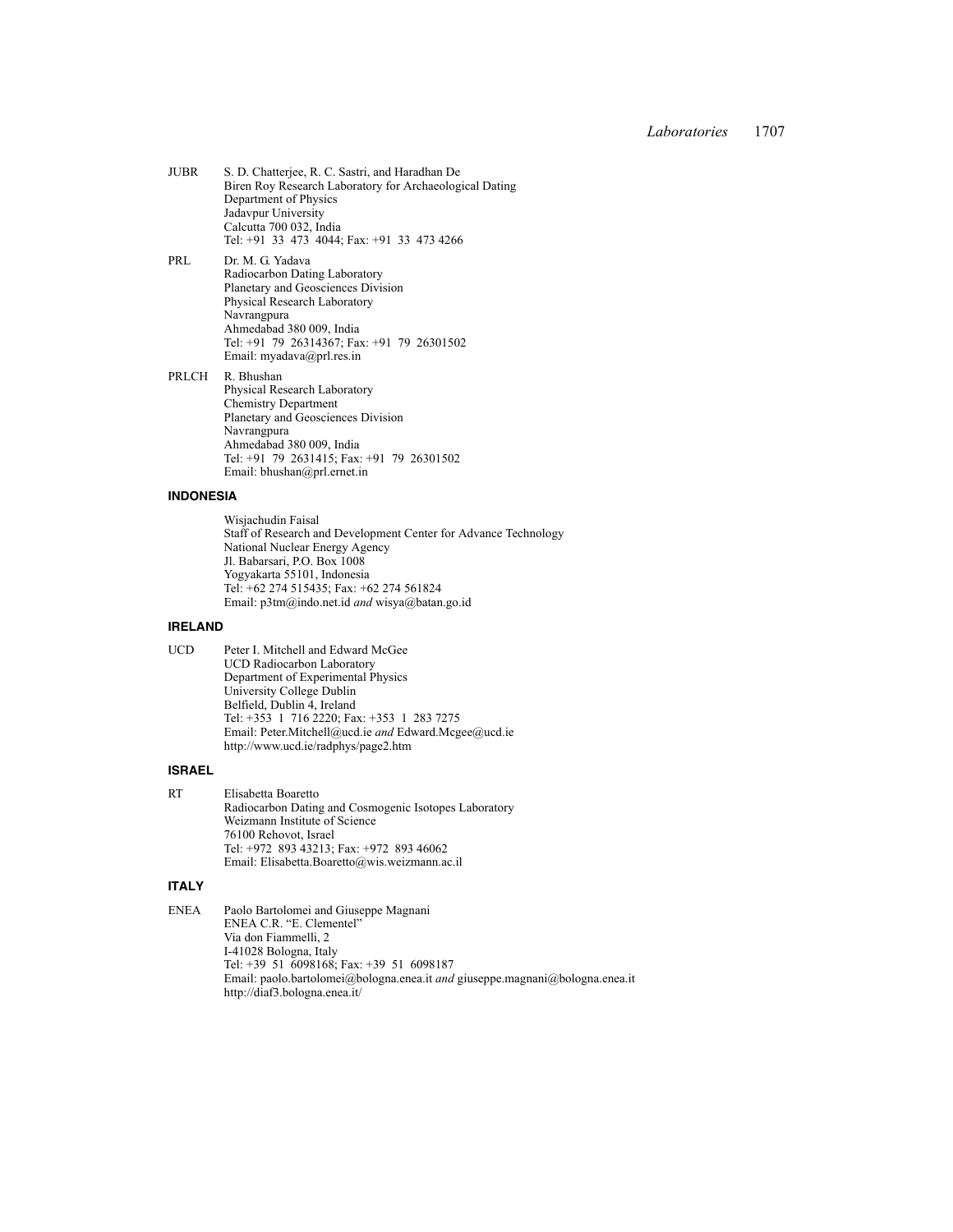| R            | Salvatore Improta<br>Dipartimento di Fisica<br>Università "La Sapienza"<br>Piazzale Aldo Moro, 2<br>I-00185 Rome, Italy<br>Tel: +39 6 49914208; Fax: +39 6 4957697<br>Email: Salvatore.Improta@roma1.infn.it<br>and                                                                                     |
|--------------|---------------------------------------------------------------------------------------------------------------------------------------------------------------------------------------------------------------------------------------------------------------------------------------------------------|
|              | Prof. Giorgio Belluomini<br>Istituto per le Tecnologie Applicate ai Beni Culturali<br>C.N.R. Area della Ricerca di Roma<br>Via Salaria Km 29,3 - C.P. 10<br>I-00016 Monterotondo St., Rome, Italy<br>Tel: +39 06 90672469/279<br>Email: giorgio.belluomini@mlib.cnr.it                                  |
| Rome         | Gilberto Calderoni<br>Department of Earth Sciences<br>University of Rome "La Sapienza"<br>Piazzale Aldo Moro, 5<br>I-00185 Rome, Italy<br>Tel: +39 6 499 14580; Fax: +39 6 499 14578<br>Email: gilberto.calderoni@uniroma1.it                                                                           |
| <b>JAPAN</b> |                                                                                                                                                                                                                                                                                                         |
| IAA          | Takao Matsui<br>Shirakawa Radiometric Laboratory<br>Institute of Accelerator Analysis Ltd.<br>6-270 Ichiridan, Shirasaka, Shirakawa City<br>Fukushima 961-0835, Japan<br>Tel: +81 248 21 1055<br>Email: office@iaa-ams.co.jp<br>http://www.iaa-ams.co.jp                                                |
| <b>KEEA</b>  | Yoshimasa Takashima<br>Kyushu Environmental Evaluation Association<br>1-10-1, Matsukadai, Higashiku<br>Fukuoka 813-0004, Japan<br>Tel: +81 92 662 0410; Fax: +81 92 662 0990<br>Email: kawamura@keea.or.jp                                                                                              |
| NU           | Kunio Omoto<br>Radiocarbon Dating Laboratory<br>Department of Geography<br>College of Humanities and Science<br>Nihon University<br>25-40, 3 Chome, Sakurajosui<br>Setagaya-ku, Tokyo 156, Japan<br>Tel: +81 35317 9273; Fax: +81 35317 9429<br>Email: $omoto(\partial_{\mathcal{C}}$ chs.nihon-u.ac.jp |
| <b>OR</b>    | Setsuko Shibata<br>Research Center of Radioisotopes<br>Frontier Science Innovation Center<br>University of Osaka Prefecture<br>1-2, Gakuen-cho, Sakai 599-8570, Japan<br>Tel: +81 722 36 2221; Fax: +81 722 54 9938<br>Email: shibata@riast.osakafu-u.ac.jp                                             |
| PAL          | Shigemoto Tokunaga<br>Radiocarbon Laboratory, Palynosurvey Co.<br>Nissan Edobashi Bld.<br>1-10-5 Honcho, Nihonbashi<br>Chuoku, Tokyo, Japan<br>Tel: +81 3 3241 4566; (lab) +81 274 42 8129; Fax: +81 3 3241 4597<br>Email: office@palyno.co.jp                                                          |

http://www.palyno.co.jp/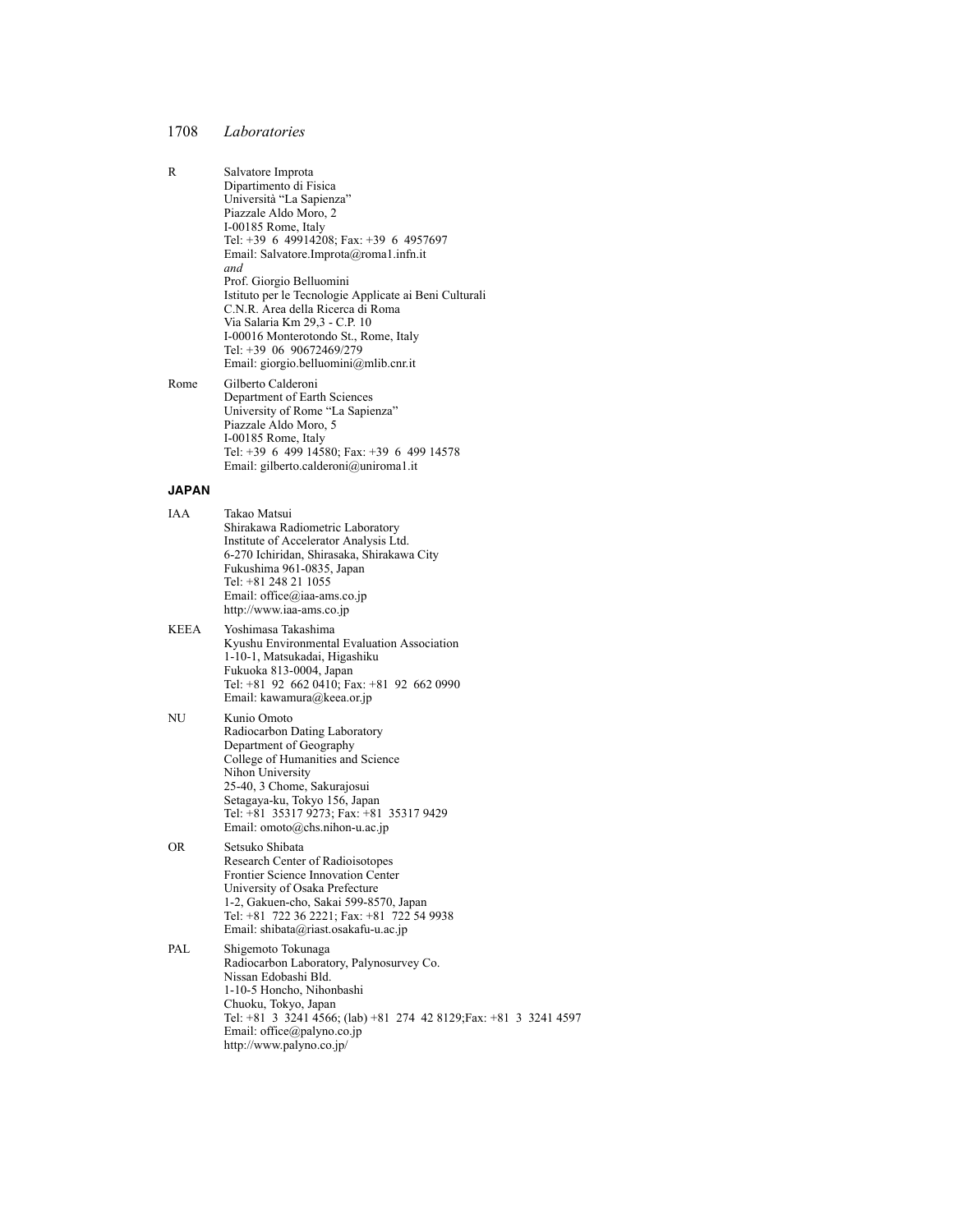- PLD Hideki Yamagata Paleo Labo Co., Ltd. 63, Shima 5-chome Oguma-cho Hashima, Gifu 501-6264, Japan Email: pal@usiwakamaru.or.jp http://www.paleolabo.jp/
- TK Dr. Kunio Yoshida C-14 Dating Laboratory The University Museum The University of Tokyo 3-1 Hongo 7-chome Bunkyo-ku, Tokyo 113-0033, Japan Tel: +81 3 5841 2822; Fax: +81 3 5841 8450 Email: gara@um.u-tokyo.ac.jp

# **KOREA**

KCP Hyung Tae Kang and Kyung Yim Nah Archaeological Studies Division National Cultural Property Research Institute 1-57 Sejongno Chongno-gu Seoul, Korea 110 050 Tel: +82 2 735 5281, ext. 323; Fax: +82 2 735 6889 Email: vvyckht1@chollian.net

# **LATVIA**

Riga V. S. Veksler and A. A. Kristin Institute of Science - Application Research Riga 50 Merkelya 11 Riga 226 050, Latvia Tel: +371 7 212 501 *or* +371 7 213 636

#### **LITHUANIA**

Group of Dendroclimatology and Radiometrics Environmental Research Centre Faculty of Natural Sciences Vytautas Magnus University Z.E. Zlilibero 2, LT-3018 Kaunas, Lithuania Tel: +370 37 390955 Email: atcentre@lycos.com *and* atc@gmf.vdu.lt

Rimantas Petrosius Radioisotope Laboratory Institute of Geology Sevcenkos 13 Vilnius 2600, Lithuania Tel: +370 2 236103; Fax: +370 2 236710 Email: petros@geologin.lt

#### **MEXICO**

| IMTA | Israel Mata                                          |
|------|------------------------------------------------------|
|      | Instituto Mexicano de Tecnología del Agua (IMTA)     |
|      | Laboratorio de carbono 14                            |
|      | Paseo Cuauhnáhuac 8532                               |
|      | Col. Progreso, Jiutepec, Morelos 62550, México       |
|      | Tel: +52 777 329 3600 Ext: 176; Fax: +52 777 329 368 |
|      |                                                      |

UNAM Laura Beramendi-Orosco and Galia González-Hernández Laboratorio Universitario de Radiocarbono Instituto de Geofísica, Instituto de Investigaciones Antropológicas Universidad Nacional Autónoma de México Ciudad Universitaria, México City 04510, México Tel: +52 55 56 22 96 80 Email: laura@geofisica.unam.mx; galia@geofisica.unam.mx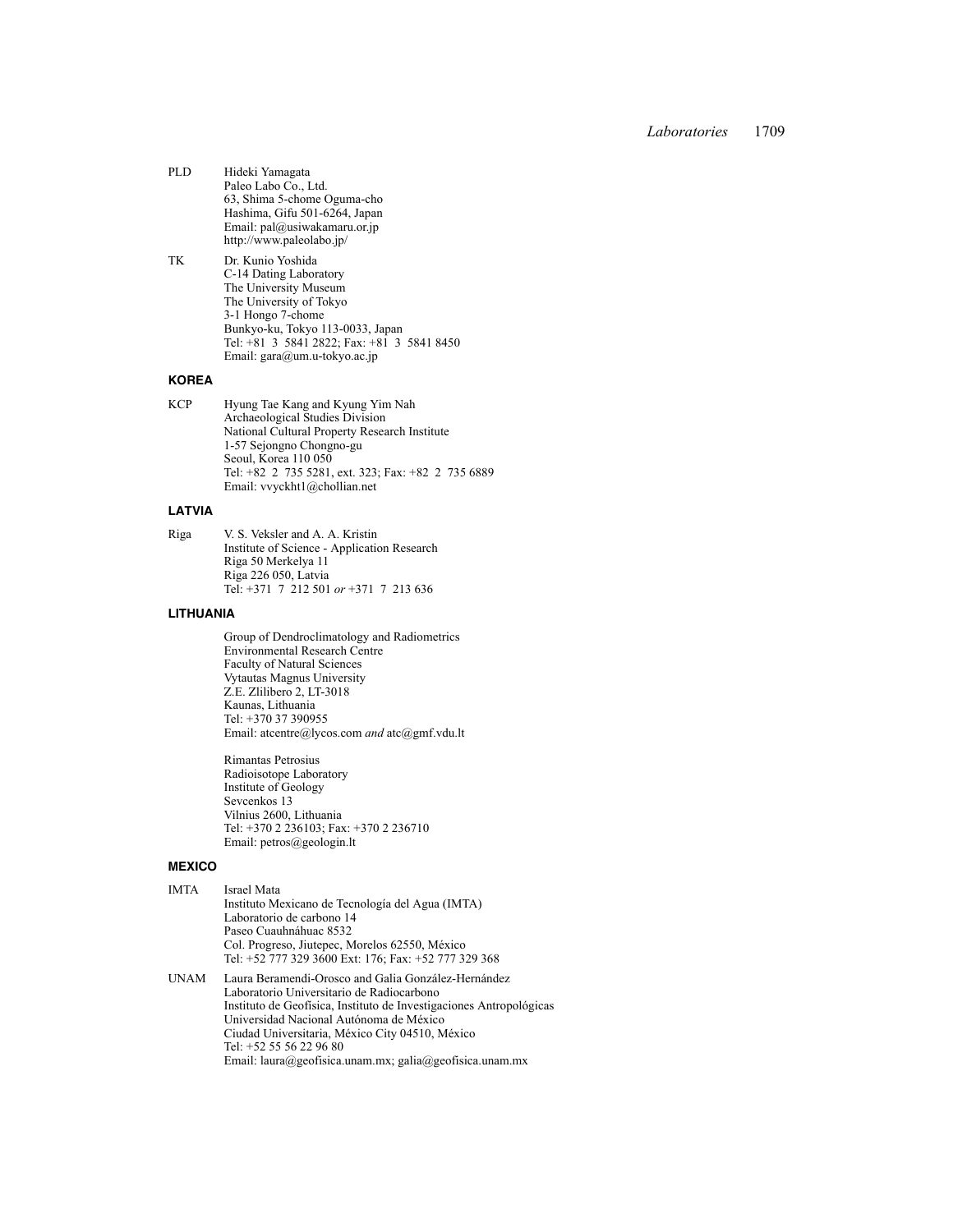## **MONACO**

IAEA- Dr. Laval Liong Wee Kwong<br>MEL International Atomic Energy International Atomic Energy Agency Marine Environmental Laboratory 4 Quai Antoine 1er MC-98012 Monaco Tel: +377 979 77272; Fax: +377 979 77273 Email: L.Liong@iaea.org

## **THE NETHERLANDS**

GrN J. van der Plicht Centre for Isotope Research University of Groningen Nijenborgh 4 NL-9747 AG Groningen, the Netherlands Tel: +31 50 3634760; Fax: +31 50 3634738 Email: j.van.der.plicht@rug.nl

### **NEW ZEALAND**

Wk A. G. Hogg and F. Petchey Radiocarbon Dating Laboratory University of Waikato Gate 9, Hillcrest Rd. Hamilton, New Zealand Tel: +64 7 838 4278; Fax: +64 7 838 4192 Email: alan.hogg@waikato.ac.nz *and* f.petchey@waikato.ac.nz http://www.radiocarbondating.com

#### **NORWAY**

T Steinar Gulliksen National Laboratory for 14C Dating Norwegian University of Science and Technology N-7491 Trondheim, Norway Tel: +47 73 593310; Fax: +47 73 593383 Email: Steinar.Gulliksen@vm.ntnu.no

## **POLAND**

| Gd  | Anna Pazdur                                         |
|-----|-----------------------------------------------------|
|     | Radiocarbon Laboratory                              |
|     | Silesian University of Technology                   |
|     | Institute of Physics                                |
|     | Krzywoustego 2                                      |
|     | PL-44-100 Gliwice, Poland                           |
|     | Tel: +48 32 2372254; Fax: +48 32 2372488            |
|     | Email: Anna.Pazdur@polsl.pl                         |
| KR  | Tadeusz Kuc                                         |
|     | Kraków Radiocarbon Laboratory                       |
|     | AGH University of Science and Technology            |
|     | <b>Environmental Physics Department</b>             |
|     | PL-30-059 Kraków, Poland                            |
|     | Tel: +48 12 6172979 or 6333740; Fax: +48 12 6340010 |
|     | Email: kuc@novell.ftj.agh.edu.pl                    |
| LOD | Paweł Trzeciak and Ireneusz Borowiec                |
|     | Radiochemical Laboratory                            |
|     | Archaeological and Ethnographical Museum in Łódź    |
|     | Pl. Wolnści 14                                      |
|     | PL-91-415 Łódź, Poland                              |
|     | Tel: +48 42 6328440 or +48 42 6334307               |
|     | Fax: +48 42 6329714                                 |
|     | Email: jotmol@krysia.uni.lodz.pl                    |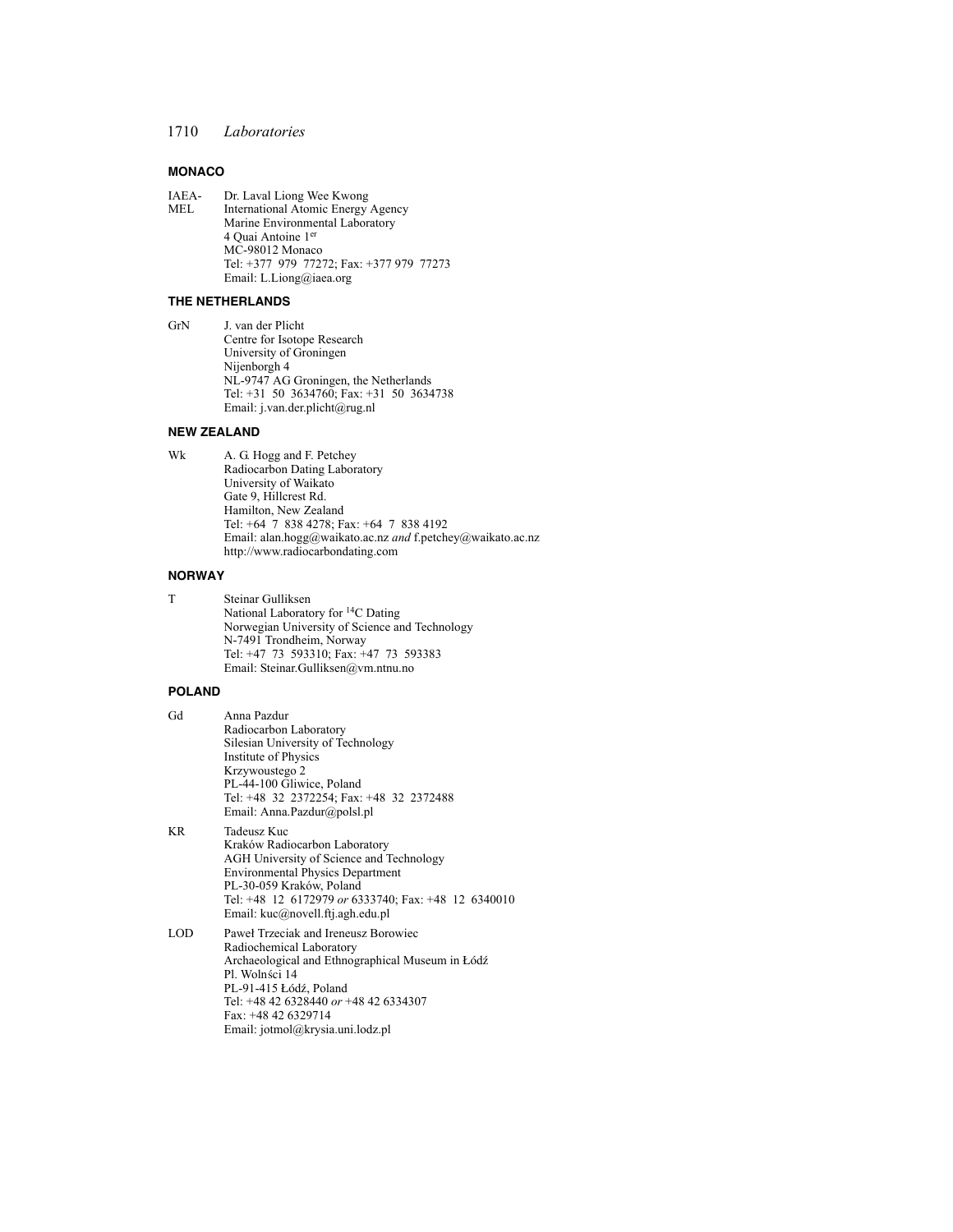#### **PORTUGAL**

Sac A. M. Monge Soares Laboratório de Isótopos Ambientais Instituto Tecnológico e Nuclear Estrada Nacional 10 2686-953 Sacavém, Portugal Tel: +351 21 994 61 80; Fax: +351 21 994 14 55 Email: amsoares@itn.pt

#### **REPUBLIC OF CHINA**

NTU Tsung-Kwei Liu Department of Geosciences National Taiwan University 245 Choushan Road Taipei, Taiwan, Republic of China Tel/Fax: +886 2 3657380 Email: liutk@ccms.ntu.edu.tw

### **RUSSIA**

| GIN | Leopold D. Sulerzhitsky     |
|-----|-----------------------------|
|     | Geological Institute        |
|     | Russian Academy of Sciences |
|     | Pyzhevsky Pereulok 7        |
|     | Moscow 119017, Russia       |
|     | Tel: +7 495 230 8136        |
|     | Email: suler@ginras.ru      |
|     |                             |

- IEMAE Arkady B. Savinetsky Severtsov Institute of Ecology and Evolution Russian Academy of Sciences Leninsky Prospekt 33 Moscow 119071, Russia Fax: +7 495 954 5534 Email: histecol@orc.ru
- IGAN Olga A. Chichagova Institute of Geography Russian Academy of Sciences Staromonetnyi Pereulok 29 Moscow 119017, Russia Tel: +7 495 230 8366; Fax: +7 495 959 0033 Email: ochichag@mtu-net.ru
- LE Ganna I. Zaitseva Institute of the History of Material Culture Russian Academy of Sciences Dvortsovaya Naberezhnaya 18 St. Petersburg 191186, Russia Tel: +7 812 311 8156; Fax: +7 812 311 6271 Email: ganna@mail.wplus.net
- LU Khikmat A. Arslanov Geographical Research Institute St. Petersburg State University Sredniy Prospect 41 St. Petersburg 193004, Russia Tel/Fax: +7 812 218 7904 Email: kozyrev@mail.nevalink.ru
- MAG Anatoly V. Lozhkin Geology and Paleogeography of Cenozoic Laboratory Northeast Interdisciplinary Scientific Research Institute Russian Academy of Sciences, Far East Branch 16 Portovaya St. Magadan 685000, Russia Email: lozhkin@neisri.magadan.ru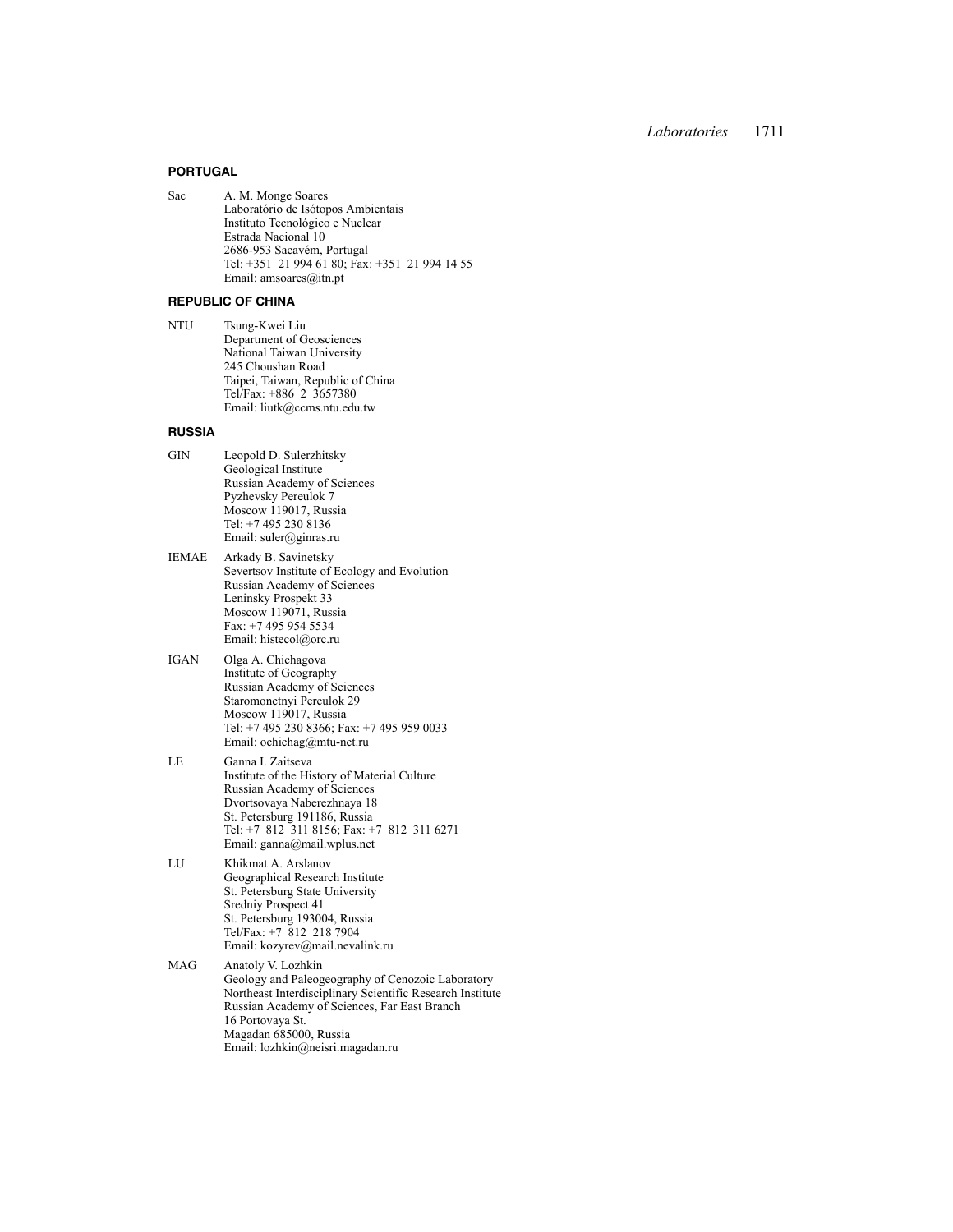SOAN Lyobov Orlova Institute of Geology and Mineralogy Russian Academy of Sciences, Siberian Branch Koptyug Prospekt 3 Novosibirsk 630090, Russia Tel: +7 383 330 7839 Email: orlova@uiggm.nsc.ru

#### **SENEGAL**

DK Maurice Ndeye Institut Fondamental d'Afrique Noire (IFAN) Université Cheikh Anta Diop Dakar, Sénégal Tel: +221 824 16 52 Email: mndeye@ucad.sn

### **SLOVAKIA**

Ba Pavel Povinec Comenius University Faculty of Mathematics and Physics Mlynská dolina F1 SK-842 48 Bratislava 4, Slovakia Email: povinec@gmail.com

### **SOUTH AFRICA**

```
Pta Stephan Woodborne
Quaternary Research Dating Unit (QUADRU)
c/o Enviromentek, CSIR
P.O. Box 395
0001 Pretoria, South Africa
Tel: +27 12 841 3380; Fax: +27 12 349 1170
Email: swoodbor@CSIR.co.za
```
## **SPAIN**

CSIC Antonio Rubinos Geochronology Laboratory Instituto de Química-Física Rocasolano - CSIC Serrano, 119 28006 Madrid, Spain Tel: +34 91 561 9400; Fax: +34 91 564 2431 Email: rubinos@iqfr.csic.es

UBAR Dr. Joan S. Mestres Laboratori de Datació per Radiocarboni Facultat de Química, 3a. Planta Universitat de Barcelona C/. Martí i Franquès, 1-11/Avda. Diagonal, 647 08028 Barcelona, Spain Tel: +34 93 403 4688; Fax: +34 93 402 1233 Email: js.mestres@ub.edu

UGRA Elena Villafranca Sánchez Laboratorio de Datación por C-14 Centro de Instrumentación Científica Campus Fuentenueva, Ed. Mecenas Universidad de Granada 18071 Granada, Spain Tel: +34 58 244229; Fax: +34 58 243391 Email: evs@ugr.es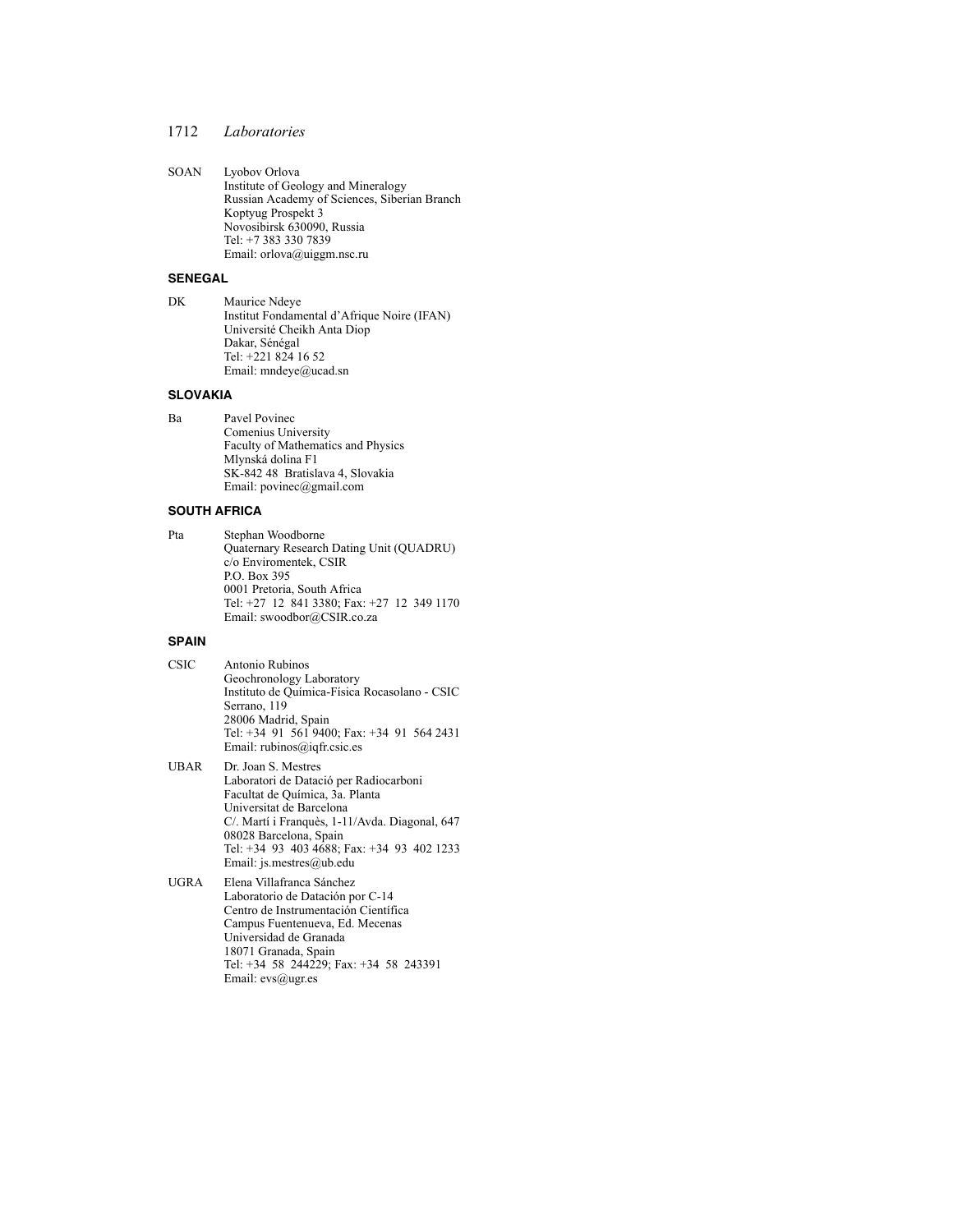#### **SWEDEN**

- LuS Göran Skog Radiocarbon Dating Laboratory Lund University Sölvegatan 12 SE-223 62 Lund, Sweden Tel: +46 46 222 7885; Fax: +46 46 222 4830 Email: Goran.Skog@c14lab.lu.se
- U Ingrid U. Olsson Department of Physics and Astronomy Uppsala University The Ångström Laboratory Box 516 SE-751 20 Uppsala, Sweden Tel: +46 18 471 3551; Fax: +46 18 471 3524 Email: ingrid.olsson@fysik.uu.se

#### **SWITZERLAND**

B Thomas Stocker Climate and Environmental Physics Physics Institute, University of Bern Sidlerstrasse 5 CH-3012 Bern, Switzerland Tel: +41 31 631 44 64; Fax: +41 31 631 87 42 Email: stocker@climate.unibe.ch http://www.climate.unibe.ch

#### **TURKEY**

METU Mustafa Özbakan Radiocarbon Dating Laboratory Middle East Technical University, Department of Physics 06531 Ankara, Turkey Tel: +90 312 210 32 76; Fax: +90 312 210 12 81 Email: ozbakan@metu.edu.tr

#### **UKRAINE**

IHME Michael Buzinny The Marzeev Institute of Hygiene and Medical Ecology Academy of Medical Sciences of Ukraine 50 Popudrenko St. Kiev, 02094 Ukraine Tel/Fax: +38 0 44 513 7074 Email: mbuz@ukr.net *and* buzinny@yahoo.com http://c14.kiev.ua

Ki Nikolai N. Kovalyukh and Vadim V. Skripkin National Academy of Sciences and Ministry of Extraordinary Situation of Ukraine Institute of Environmental Geochemistry Kiev Radiocarbon Laboratory 34a, Palladin Av. Kiev, 03680 Ukraine Tel: +38 0 44 424 0060; Fax: +38 0 44 424 1465 Email: kyiv14c@radgeo.freenet.kiev.ua

### **UNITED KINGDOM**

Q Roy Switsur Cambridge Radiocarbon Dating Research Laboratory Environmental Sciences Research Centre East Road Cambridge CB1 1PT, England Tel: +44 1223 363271, ext. 2594 Email: vrs1@cam.ac.uk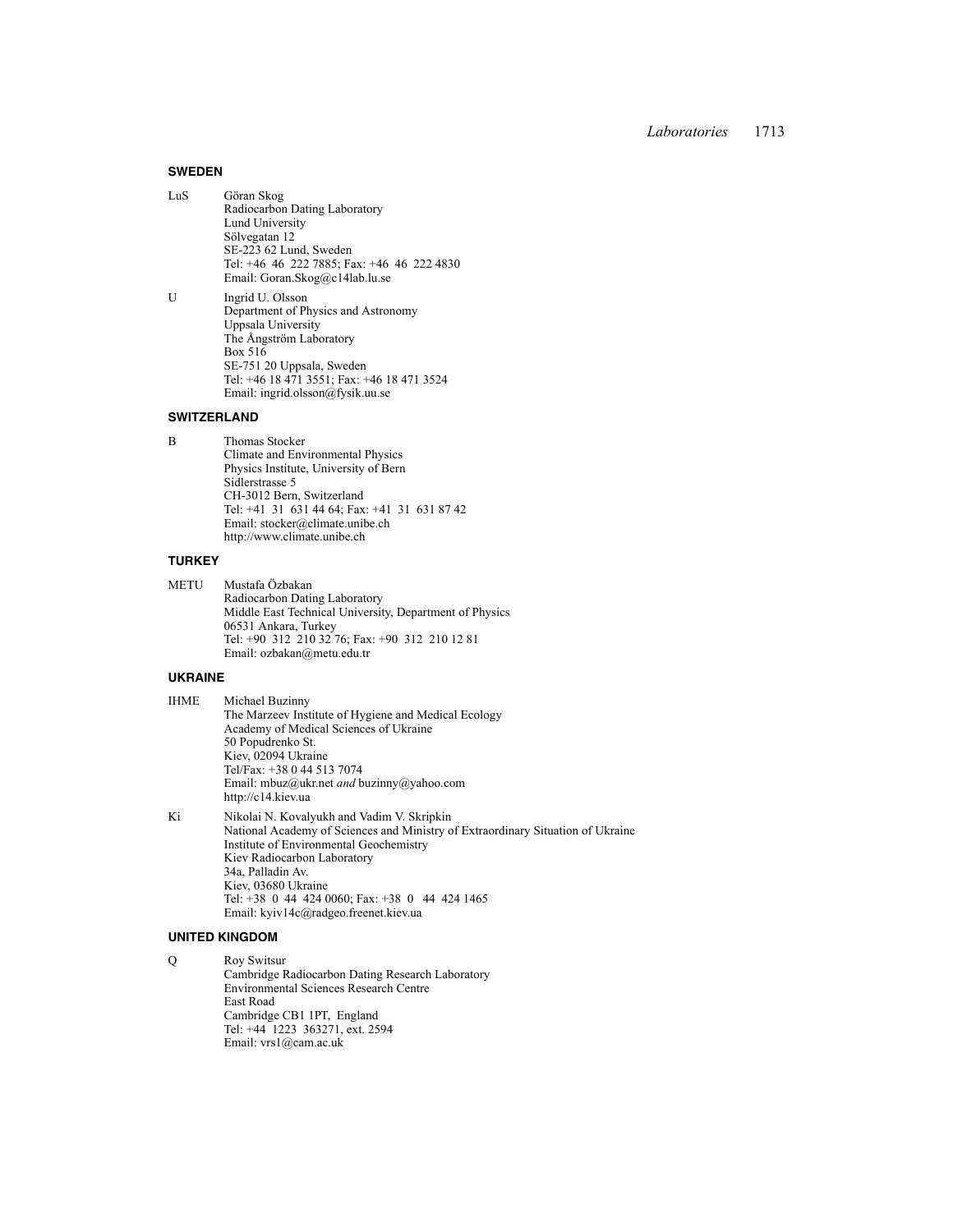- RCD R. L. Otlet and A. J. Walker RCD Radiocarbon Dating The Old Stables East Lockinge, Wantage Oxon OX12 8QY, England Tel/Fax: +44 1235 833667
- SWA Quentin Dresser Department of Geography University of Wales, Swansea Singleton Park, Swansea West Glamorgan SA2 8PP, Wales Tel: +44 1792 295148; Fax: +44 1792 295955 Email: P.Q.Dresser@swansea.ac.uk E. M. Scott Department of Statistics University Gardens University of Glasgow Glasgow G12 8QW, Scotland Tel: +44 141 330 5125; Fax: +44 141 330 4814 Email: marian@stats.gla.ac.uk

#### **UNITED STATES**

| A           | Chris Eastoe<br>Laboratory of Isotope Geochemistry<br>Geosciences Department<br>University of Arizona<br>Tucson, Arizona 85721, USA<br>Tel: +1 520 621 1638; Fax: +1 520 621 2672<br>Email: eastoe@geo.arizona.edu                                                 |
|-------------|--------------------------------------------------------------------------------------------------------------------------------------------------------------------------------------------------------------------------------------------------------------------|
| Beta        | Darden G. Hood<br>Beta Analytic, Inc.<br>4985 SW 74 Court<br>Miami, Florida 33155, USA<br>Tel: +1 305 667 5167; Fax: +1 305 663 0964<br>Email: dhood@radiocarbon.com                                                                                               |
| GX          | Dana Krueger<br>Geochron Laboratories, A Division of Krueger Enterprises, Inc.<br>711 Concord Avenue<br>Cambridge, Massachusetts 02138, USA<br>Tel: $+1$ 617 876 3691; Fax: $+1$ 617 661 0148<br>Email: dkrueger@geochronlabs.com                                  |
| <b>ISGS</b> | Drs. Hong Wang and Keith Hackley<br>Radiocarbon Dating Laboratory<br>Illinois State Geological Survey<br>615 E. Peabody Drive<br>Champaign, Illinois 61820, USA<br>Tel: +1 217 244 7692; Fax: +1 217 244 7004<br>Email: wang@isgs.uiuc.edu; hackley@isgs.uiuc.edu  |
| <b>NIST</b> | George A. Klouda<br>NIST Low-Level Counting Laboratory<br>National Institute of Standards and Technology<br>100 Bureau Dr., Mailstop 8372<br>Gaithersburg, Maryland 20899-8371, USA<br>Tel: +1 301 975 3931; Fax: +1 301 417 1321<br>Email: George.Klouda@nist.gov |
| QL          | <b>Emeritus Minze Stuiver</b><br>Quaternary Isotope Laboratory<br>Quaternary Research Center, Box 351360                                                                                                                                                           |

University of Washington Seattle, Washington 98195-1360, USA Email: minze@u.washington.edu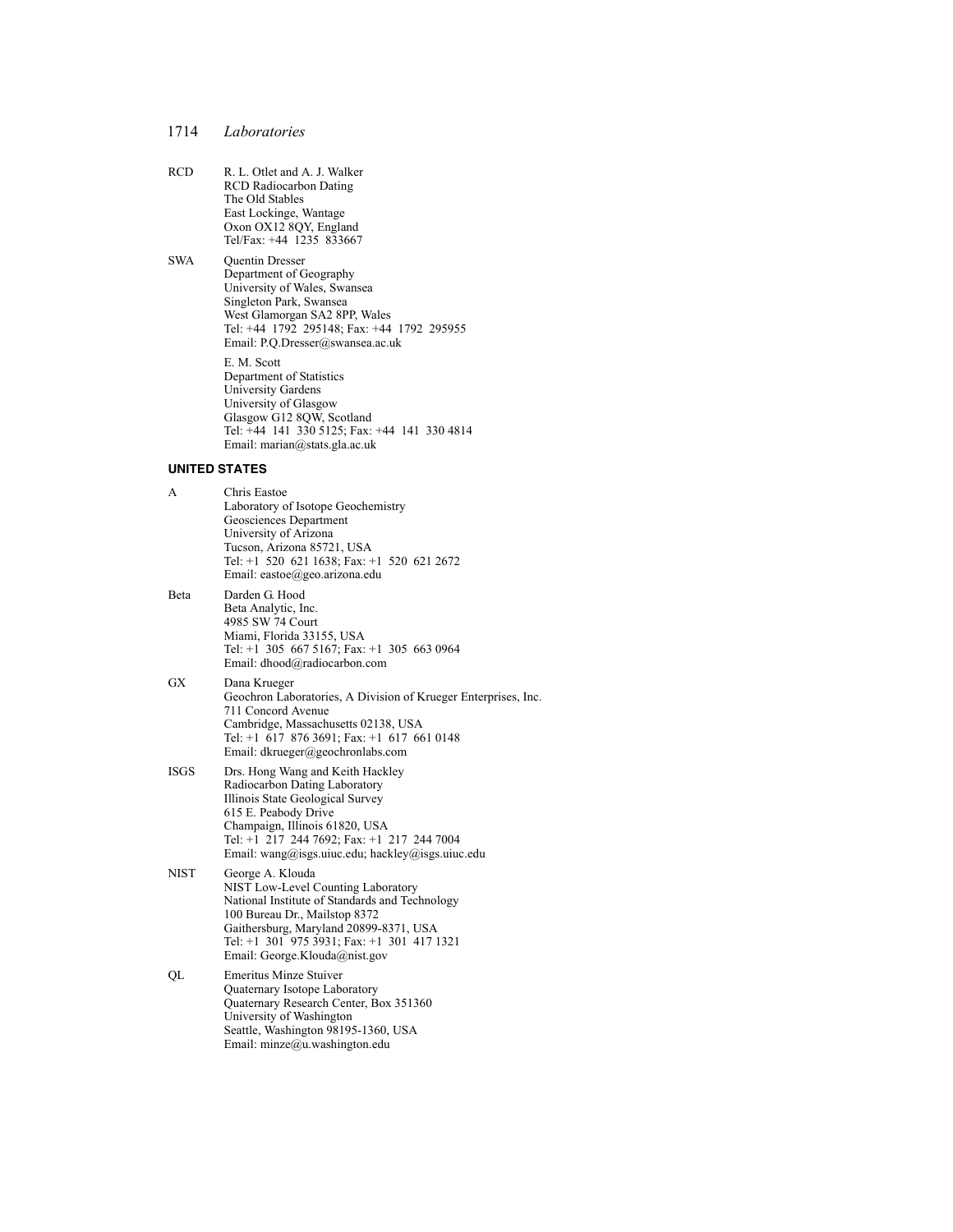- UCI Ellen Druffel and Sheila Griffin Radiocarbon Laboratory Department of Earth System Science University of California, Irvine Croul Hall 2212 Irvine, California 92697-3100, USA Tel: +1 949 824 2116 (Druffel/office) Fax: +1 949 824 3478 Email edruffel@uci.edu *and* sgriffin@uci.edu UGa Dr. John E. Noakes
- Center for Applied Isotope Studies The University of Georgia 120 Riverbend Road Athens, Georgia 30602-4702, USA Tel: +1 706 542 1395; Fax: +1 706 542 6106 Email: jenoakes@uga.edu http://www.cais.uga.edu

UTCAG Daniel Weinand University of Tennessee Center for Archaeometry and Geochronology 250 South Stadium Hall Knoxville, Tennessee 37996-0720, USA Tel: +1 865 974 8771; Fax: +1 865 974 2686 Email: utcag@utk.edu http://web.utk.edu/~anthrop/utcag/

### **URUGUAY**

URU Cristina Ures and Roberto Bracco Laboratorio de 14C Facultad de Química Universidad de la República Gral. Flores 2124 Montevideo, Uruguay Tel: +598 2 924 8571; Fax: +598 2 924 1906 Email: radquim@bilbo.edu.uy

# *II. 14C ACCELERATOR FACILITIES (AMS)*

## **AUSTRALIA**

- ANSTO David Fink ANTARES AMS Facility Physics Division Australian Nuclear Science and Technology Organisation (ANSTO) New Illawarra Road Lucas Heights, NSW 2234, Australia Tel: +61 2 9717 3048; Fax: +61 2 9717 3257 Email: fink@ansto.gov.au http://www.ansto.gov.au/nugeo/ams/index.html
- ANUA L. Keith Fifield Department of Nuclear Physics, RSPhysSE Australian National University Canberra, ACT 0200, Australia Tel: +61 2 6249 2095; Fax: +61 2 6249 0748 Email: keith.fifield@anu.edu.au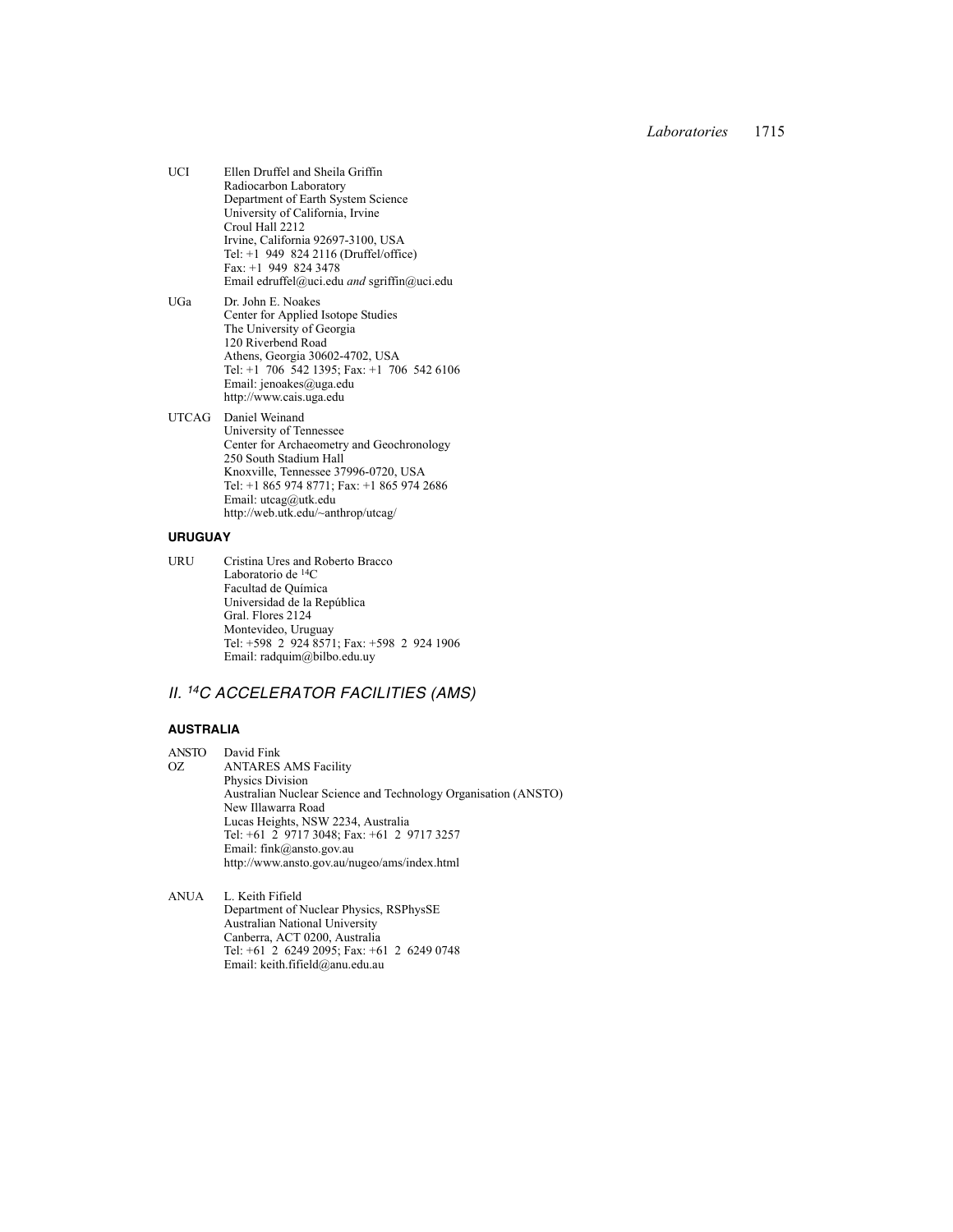### **AUSTRIA**

VERA Eva Maria Wild VERA Laboratory Institut für Isotopenforschung und Kernphysik Universität Wien Währingerstrasse 17 A-1090 Vienna, Austria Tel: +43 1 4277 51700; Fax: +43 1 4277 9517 Email: eva.maria.wild@univie.ac.at http://isotopenforschung.univie.ac.at/

### **BELGIUM**

KIK M. Van Strydonck Royal Institute for Cultural Heritage Jubelpark 1 B-1000 Brussels, Belgium Tel: +32 2 739 67 11 (institute); +32 2 739 67 02 (lab) Fax: +32 2 732 01 05 Email: mark.vanstrydonck@kikirpa.be http://www.kikirpa.be/www2/Site\_irpa/En/Lab/Mat.htm

### **CANADA**

TO Liam Kieser IsoTrace Laboratory University of Toronto 60 St. George Street Toronto, Ontario M5S 1A7, Canada Tel: +1 416 978 2241 Email: liam.kieser@utoronto.ca http://www.physics.utoronto.ca/~isotrace/info.html

## **CHINA**

PKUAMS Kexin Liu and Baoxi Han Institute of Heavy Ion Physics School of Physics, Peking University Beijing 100871, China Tel: +86 10 62758528; Fax: +86 10 62751875 Email: kxliu@pku.edu.cn

#### **DENMARK**

AAR Jan Heinemeier AMS 14C Dating Laboratory Dept. of Physics and Astronomy University of Aarhus DK-8000 Aarhus C, Denmark Tel: +45 8942 3718; Fax: +45 8612 0740 Email: jh@phys.au.dk http://www.c14.dk

#### **FRANCE**

SacA Christophe Moreau LMC14 bat 450 porte 4E CEA Saclay F-91191 Gif-sur-Yvette Cedex, France Tel: +33 0 1 69 08 14 54; Fax: +33 0 1 69 08 15 57 Email: christophe-r.moreau@cea.fr www-lmc14.cea.fr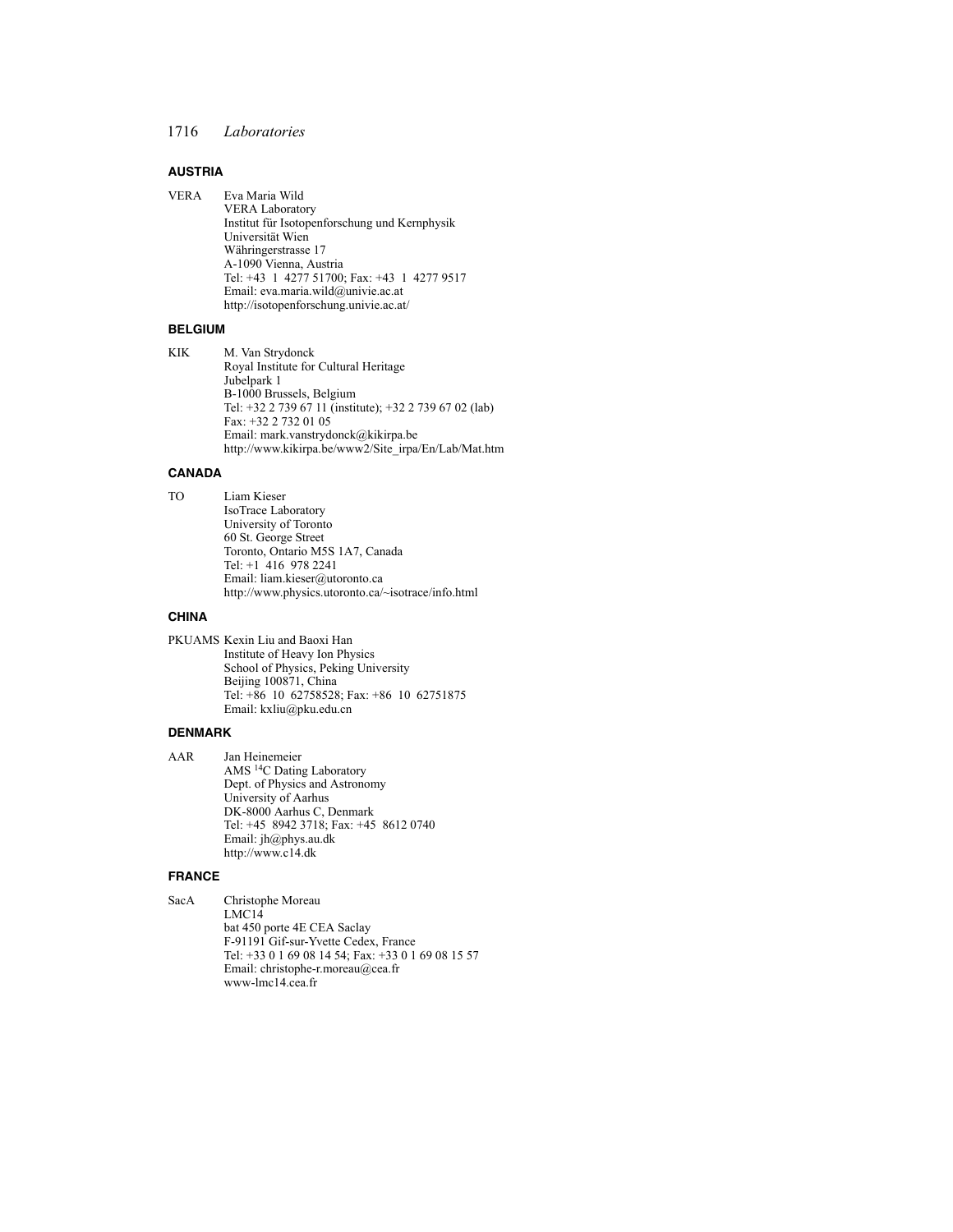## **GERMANY**

| COL. | Prof. Dr. Janet Rethemeyer<br>University of Cologne<br>Zülpicher Str. 49a<br>50674 Köln, Germany<br>Tel: +49 221 470 7317; Fax. +49 221 470 1663<br>Email: janet.rethemeyer $(a)$ uni-koeln.de<br>http://www.cologne-ams.de/                                     |
|------|------------------------------------------------------------------------------------------------------------------------------------------------------------------------------------------------------------------------------------------------------------------|
| Erl  | Dr. Wolfgang Kretschmer<br>Physikalisches Institut<br>Universität Erlangen-Nürnberg<br>Erwin-Rommel-Str. 1<br>D-91054 Erlangen, Germany<br>Tel: +49 9131 8527075; Fax: +49 9131 15249<br>Email: kretschmer@physik.uni-erlangen.de<br>http://www.ams-erlangen.com |
|      |                                                                                                                                                                                                                                                                  |

- J Dr. Axel Steinhof <sup>14</sup>C AMS Laboratory Max-Planck-Institut für Biogeochemie P.O. Box 10 01 64 D-07701 Jena, Germany Tel: +49 3641 57 6450; Fax: +49 3641 57 7450 Email: steinhof@bgc-jena.mpg.de http://www.bgc-jena.mpg.de
- KIA Dr. Pieter M. Grootes and Dr. Marie-Josée Nadeau Leibniz-Labor Christian Albrechts Universität Max-Eyth-Str. 11 D-24118 Kiel, Germany Tel: +49 431 880 3894 (P.M.G.), +49 431 880 7390 (M.-J.N.) Fax: +49 431 880 7401 Email: pgrootes@leibniz.uni-kiel.de (P.M.G.) http://www.uni-kiel.de/leibniz/
- MAMS Dr. Bernd Kromer Klaus-Tschira-Labor Curt-Engelhorn-Zentrum Archaeometrie C 5 Zeughaus D-68159 Mannheim, Germany Tel: +49 621 293 89 47; Fax: +49 621 293 89 56 Email : bernd.kromer@cez-archaeometrie.de http://www.cez-archaeometrie.de

## **ITALY**

| <b>DSA</b> | Dr. Filippo Terrasi and Dr. Carmine Lubritto                                |
|------------|-----------------------------------------------------------------------------|
|            | Center for Isotopic Research on Cultural and Environmental Heritage (CIRCE) |
|            | Seconda Università di Napoli                                                |
|            | Via Vivaldi 43                                                              |
|            | Caserta 81100, Italy                                                        |
|            | Email: filippo.terrasi@unina2.it and carmine.lubritto@unina2.it             |
| LTL.       | Dr. Lucio Calcagnile                                                        |
|            | CEDAD - AMS Radiocarbon Dating and IBA Facility                             |
|            | University of Lecce, Department of Engineering and Innovation               |
|            | Via Per Monteroni                                                           |
|            | Lecce 73100, Italy                                                          |
|            | Tel: +39 0831 507372; Fax: +39 0831 507408                                  |
|            | Email: Lucio.calcagnile@unile.it                                            |
|            | http://www.cedad.unile.it                                                   |
|            |                                                                             |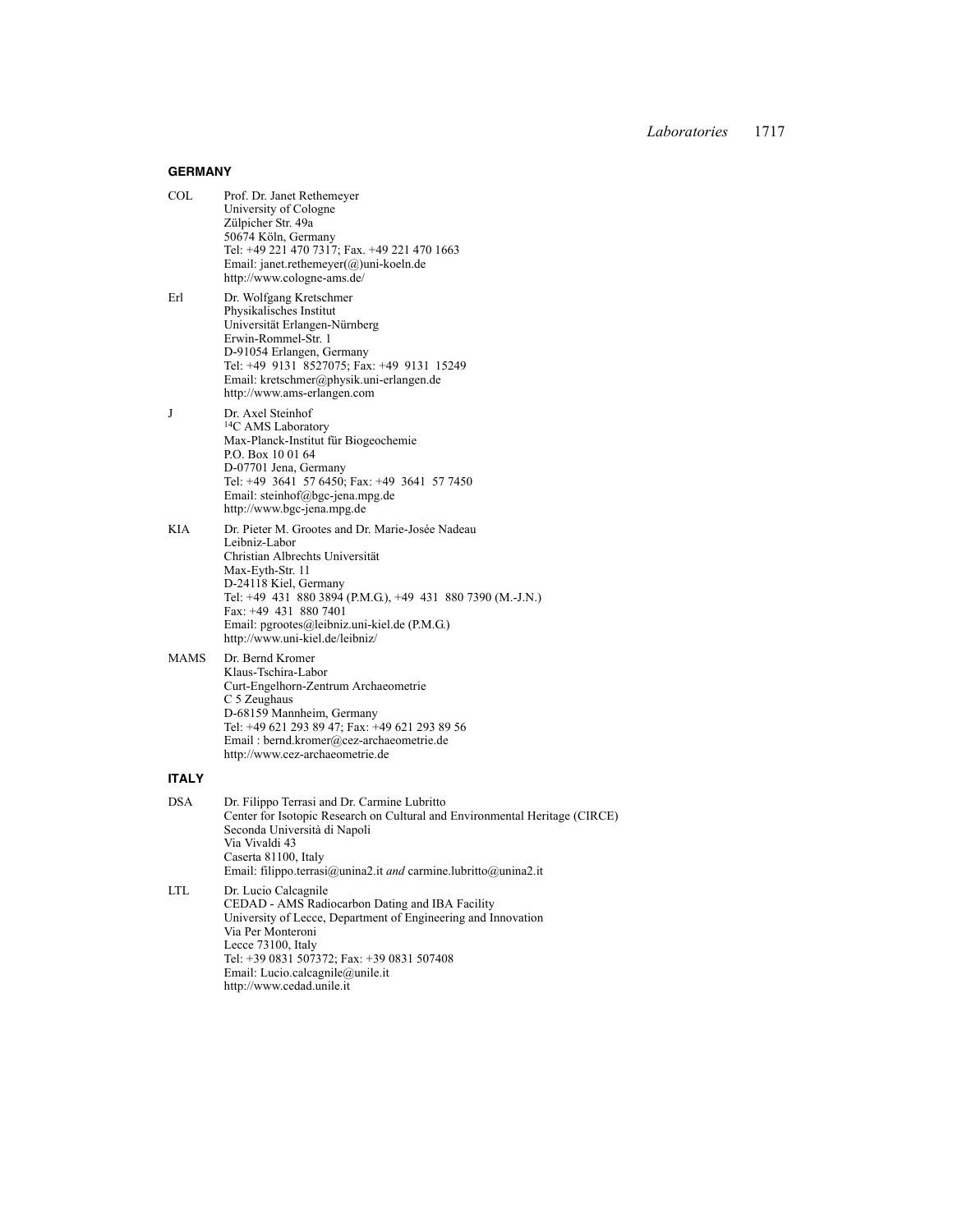# **JAPAN**

| IAAA  | Takao Matsui<br>Shirakawa Radiometric Laboratory<br>Institute of Accelerator Analysis Ltd.<br>6-270 Ichiridan, Shirasaka, Shirakawa City<br>Fukushima 961-0835, Japan<br>Tel: +81 248 21 1055<br>Email: office@iaa-ams.co.jp<br>http://www.iaa-ams.co.jp                                                                                                    |
|-------|-------------------------------------------------------------------------------------------------------------------------------------------------------------------------------------------------------------------------------------------------------------------------------------------------------------------------------------------------------------|
| JAT   | Yoko Kokubu<br>Tono Geoscience Center, Japan Atomic Energy Agency (JAEA)<br>959-31 Jorinji, Izumi-cho, Toki-shi<br>Gifu 509-5102, Japan<br>Tel: +81-572-53-0211; Fax: +81-572-53-0180<br>Email: kokubu.yoko@jaea.go.jp                                                                                                                                      |
| MTC   | Hiroyuki Matsuzaki<br>Research Center for Nuclear Science and Technology<br>The University of Tokyo<br>21116 Yayoi, Bunkyo-ku<br>Tokyo 113-0032, Japan<br>Tel: $+ 81$ 3 5841 2961; Fax: $+ 81$ 3 5841 2947<br>Email: hmatsu@malt.rcnst.u-tokyo.ac.jp<br>http://www.malt.rcnst.u-tokyo.ac.jp                                                                 |
| NUTA  | Toshio Nakamura<br>Tandetron AMS Laboratory<br>Center for Chronological Research<br>Nagoya University<br>Chikusa, Nagoya 464-8602, Japan<br>Tel: +81 52 789 3082; Fax: +81 52 789 3092<br>Email: nakamura@nendai.nagoya-u.ac.jp                                                                                                                             |
| TERRA | Dr. Yasuyuki Shibata<br>Tandem Accelerator for Environmental Research and Radiocarbon Analysis<br>National Institute for Environmental Studies (NIES-TERRA)<br>Environmental Chemistry Division, National Institute for Environmental Studies<br>Onogawa 16-2, Tsukuba<br>Ibaraki 305-8506, Japan<br>Tel/Fax: +81 295 50 2565<br>Email: yshibata@nies.go.jp |
| TKa   | Dr. Kunio Yoshida<br>C-14 Dating Laboratory<br>The University Museum<br>The University of Tokyo<br>3-1 Hongo 7-chome, Bunkyo-ku<br>Tokyo 113-0033, Japan<br>Tel: +81 3 5841 2822; Fax: +81 3 5841 8450<br>Email: gara@um.u-tokyo.ac.jp                                                                                                                      |
| YU    | Fuyuki Tokanai<br>AMS Center for Kaminoyama Research Institute<br>Yamagata University<br>19-5 Yujiri, Kanakame, Kaminoyama<br>Yamagata 999-3109, Japan<br>Tel: +81 23 695 6225; Fax: +81 23 695 6227<br>Email: tokanai@sci.kj.yamagata-u.ac.jp                                                                                                              |
|       | Takafumi Aramaki<br>Marine Research Laboratory<br>Japan Atomic Energy Research Institute (JAERI-MRL)<br>4-24 Minato-machi, Mutsu<br>Aomori, 035-0064, Japan<br>Tel: +81 175 28 2614; Fax: +81 175 22 4213<br>Email: mrl@popsvr.tokai.jaeri.go.jp<br>http://www.jaeri.go.jp/english/index.cgi                                                                |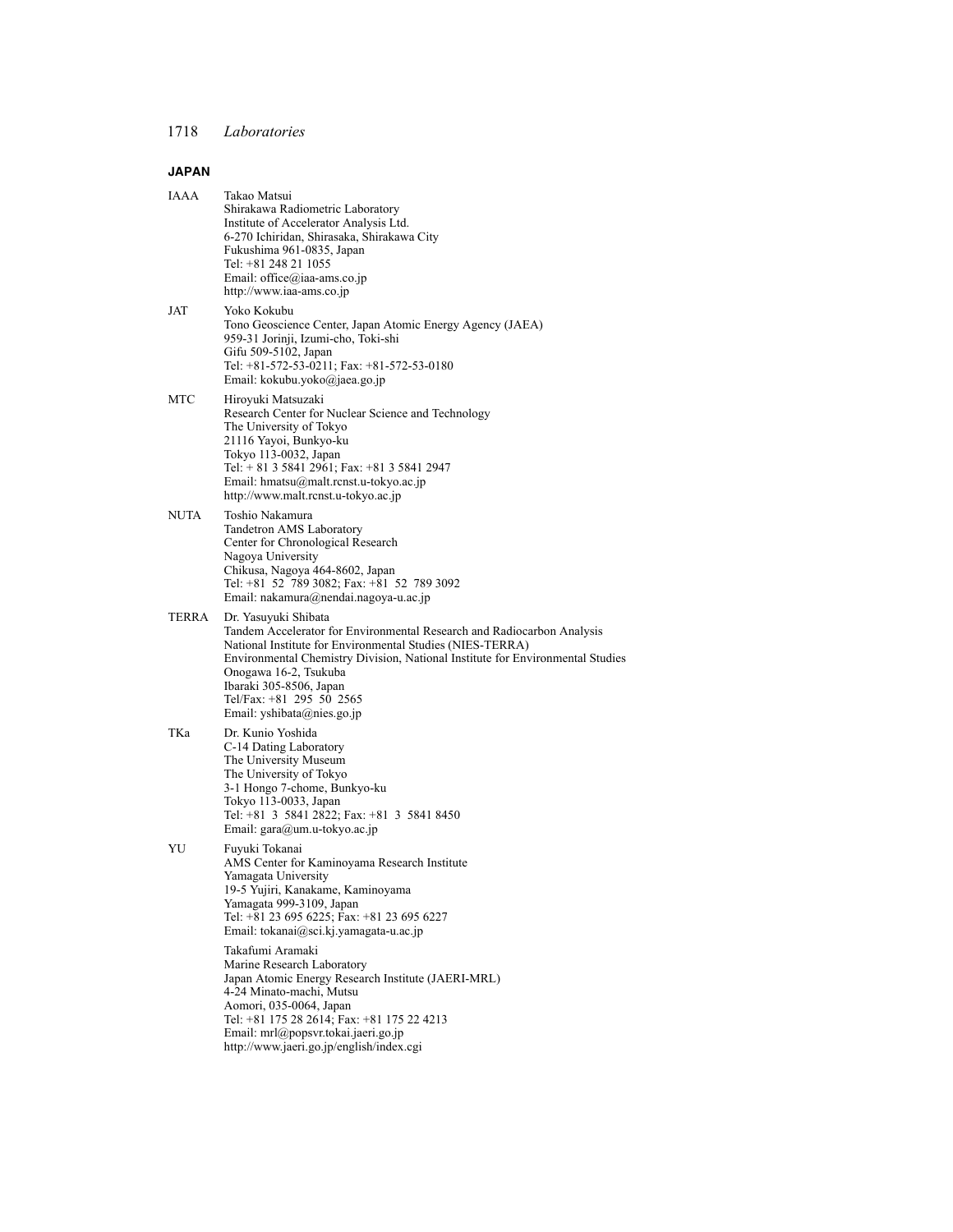## **KOREA**

SNU Jong-Chan Kim The Inter-University Center for National Science Research Facility Seoul National University Seoul 151-742, Korea Tel: +82 2 880 6593; Fax: +82 2 884 3092 Email: jckim@phya.snu.ac.kr http://phya.snu.ac.kr/english/

### **THE NETHERLANDS**

GrA J. van der Plicht Centre for Isotope Research University of Groningen Nijenborgh 4 NL-9747 AG Groningen, the Netherlands Tel: +31 50 3634760; Fax: +31 50 3634738 Email: j.van.der.plicht@rug.nl UtC K. van der Borg

R. J. van de Graaff Laboratorium Universiteit Utrecht Princetonplein 5 P.O. Box 80000 NL-3504 CC Utrecht, the Netherlands Tel: +31 30 53 2238 *or* +31 30 53 1492; Fax: +31 30 2532532 Email: k.vanderborg@phys.uu.nl

### **NEW ZEALAND**

NZA Christine Prior Rafter Radiocarbon Laboratory Institute of Geological and Nuclear Sciences, Ltd. P.O. Box 31-312 Lower Hutt, New Zealand Tel: +64 4 570 4644; Fax: +64 4 570 4657 Email: C.Prior@gns.cri.nz http://www.RafterRadiocarbon.co.nz

#### **POLAND**

Poz Dr. Tomasz Goslar Poznań Radiocarbon Laboratory Foundation of the Adam Mickiewicz University ul. Rubież 46 61-612 Poznań, Poland Tel: + 061 8279782 Email: c14@radiocarbon.pl http://www.radiocarbon.pl

### **SPAIN**

CNA Francisco Javier Santos Arévalo Centro Nacional de Aceleradores (CNA) Avda. Thomas Alba Edison, nº7, Isla de la Cartuja 41092 Sevilla, Spain Tel: +34 954 46 05 53; Fax: +34 954 46 01 45 Email: fj.santos@csic.es http://www.centro.us.es/cna

#### **SWEDEN**

LuA Göran Skog Radiocarbon Dating Laboratory University of Lund Tornavägen 13 SE-223 63 Lund, Sweden Tel: +46 46 222 7885; Fax: +46 46 222 4830 Email: Goran.Skog@C14lab.lu.se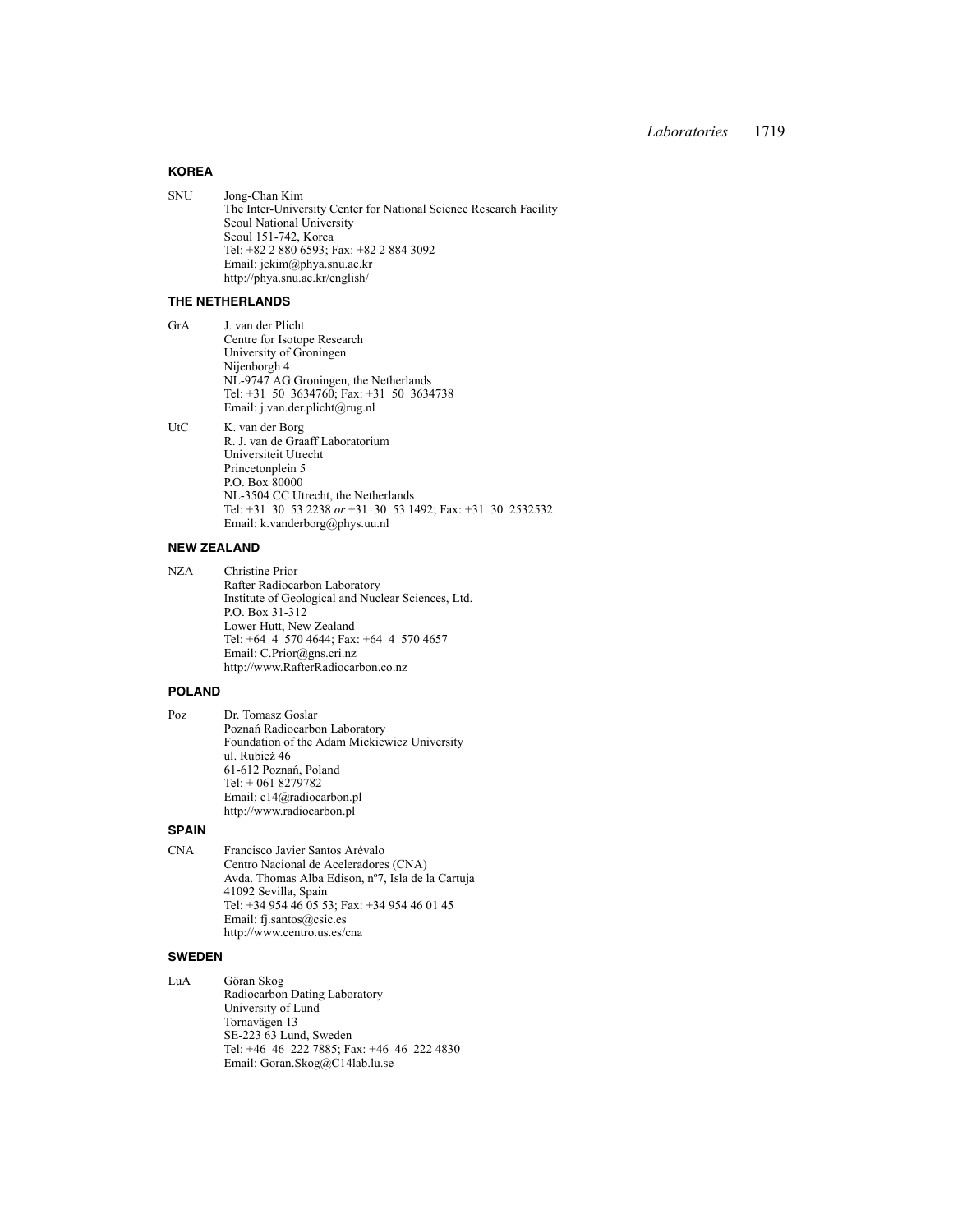Ua Göran Possnert Tandem Laboratory University of Uppsala, Box 529 SE-751 20 Uppsala, Sweden Tel: +46 18 4713059; Fax: +46 18 555736 Email: Goran.Possnert@Angstrom.uu.se

#### **SWITZERLAND**

ETH Georges Bonani ETH/AMS Facility Institut für Teilchenphysik Eidgenössische Technische Hochschule Hönggerberg CH-8093 Zürich, Switzerland Tel: +41 1 633 2041; Fax: +41 1 633 1067 Email: bonani@phys.ethz.ch

### **UNITED KINGDOM**

- OxA C. Bronk Ramsey and T. F. G. Higham Oxford Radiocarbon Accelerator Unit Research Laboratory for Archaeology and the History of Art Oxford University Dyson Perrins Building, South Parks Road Oxford OX1 3QY, United Kingdom Tel: +44 1865 285229; Fax: +44 1865 285220 Email: orau@rlaha.ox.ac.uk http://c14.arch.ox.ac.uk
- SUERC Tony Fallick (Director of SUERC), Gordon Cook (Head of SUERC <sup>14</sup>C Laboratory), Charlotte Bryant (Head of NERC <sup>14</sup>C Laboratory), Stewart Freeman (Head of SUERC AMS Team) Scottish Universities Environmental Research Centre Scottish Enterprise Technology Park Rankine Avenue East Kilbride G75 0QF, Scotland Tel: +44 1355 223332; Fax: +44 1355 229898 http://www.gla.ac.uk/suerc
- UBA Prof. Paula Reimer 14CHRONO Centre for Climate, the Environment, and Chronology School of Geography, Archaeology, and Palaeoecology The Queen's University of Belfast 42 Fitzwilliam Street Belfast BT9 6AX, United Kingdom Tel: +44 2890 973980; Fax: +44 2890 973897 Email: p.j.reimer@qub.ac.uk http://www.chrono.qub.ac.uk; http://www.qub.ac.uk/arcpal

#### **UNITED STATES**

AA A. J. Timothy Jull NSF-Arizona AMS Facility 1118 E. Fourth Street P.O. Box 210081 The University of Arizona Tucson, Arizona 85721-0081, USA Tel: +1 520 621 6810; Fax: +1 520 621 9619 Email: ams@physics.arizona.edu http://www.physics.arizona.edu/ams

Beta D. G. Hood Beta Analytic, Inc. Professional Radiocarbon Dating Services 4985 SW 74 Court Miami, Florida 33155, USA Tel: +1 305 667 5167; Fax: +1 305 663 0964 Email: beta@radiocarbon.com http://www.radiocarbon.com/

<sup>1720</sup> *Laboratories*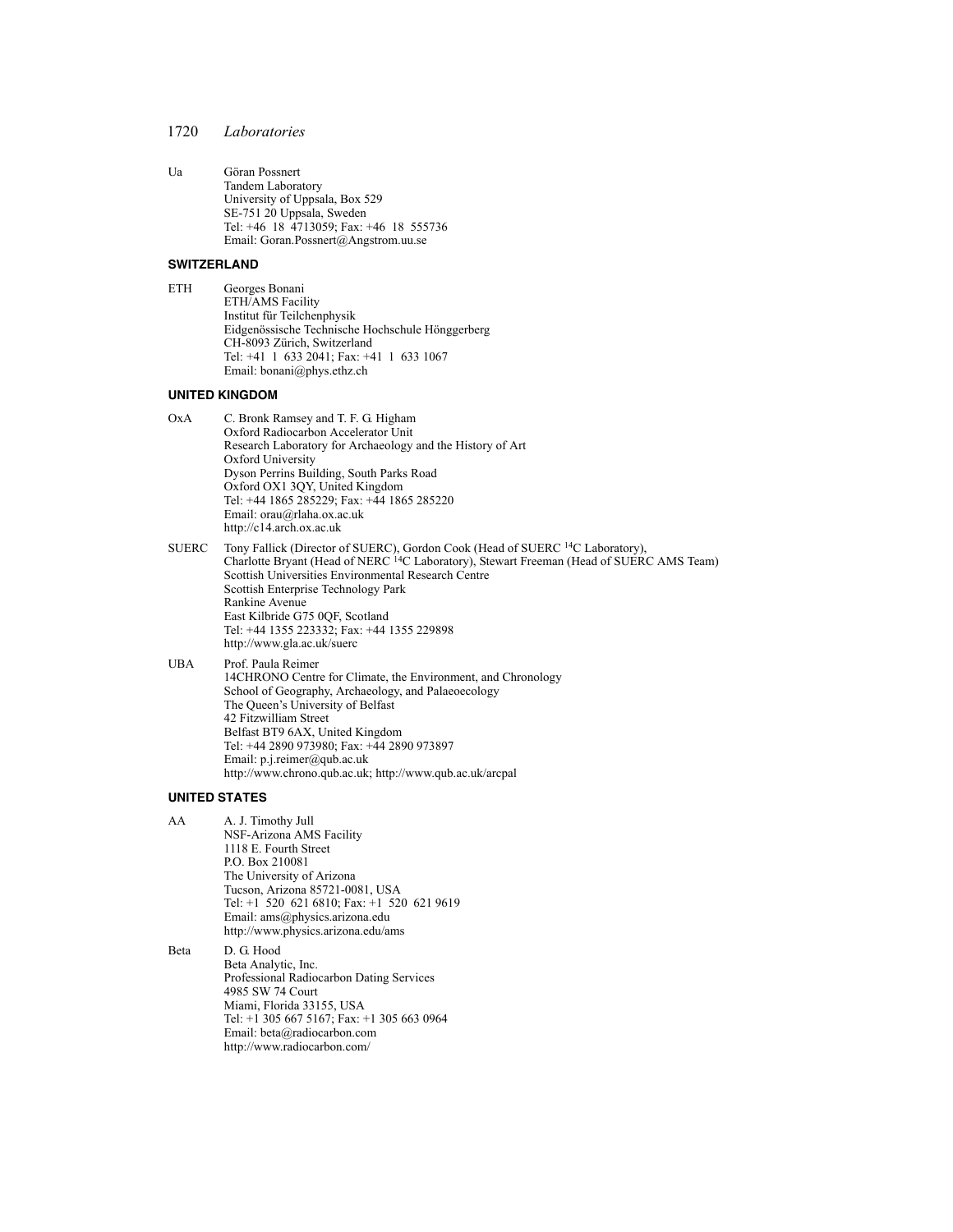CAMS John Knezovich Center for Accelerator Mass Spectrometry Lawrence Livermore National Laboratory P.O. Box 808, L-397 Livermore, California 94550, USA Tel: +1 510 422 9670; Fax: +1 510 423 7884 Email: knezovich1@llnl.gov KCCAMS John Southon, Ellen Druffel, Susan Trumbore, Guaciara M. dos Santos Earth System Science Department B321 Croul Hall, University of California, Irvine Irvine, California 92697-3100, USA Tel: +1 (949) 824 3674; Fax: +1 (949) 824 3874 Email: jsouthon@uci.edu *and/or* gdossant@uci.edu http://www.ess.uci.edu/ams/ NSRL Scott Lehman INSTAAR Laboratory for AMS Radiocarbon Preparation and Research (NSRL) CU-Boulder 1560 30th St. Campus Box 450 Boulder, Colorado 80309-0450, USA Tel: +1 303 492 0362; Fax: +1 303 492 6388 Email: Scott.Lehman@colorado.edu http://www.colorado.edu/INSTAAR/RadiocarbonDatingLab/ PL Prof. Marc Caffee Purdue Rare Isotope Measurement Laboratory Purdue University 525 Northwestern Avenue West Lafayette, Indiana 47907-2036, USA Tel: +1 765 494 5381; Fax: +1 765 496 7228 Email: mcaffee@physics.purdue.edu http://primelab.physics.purdue.edu PRI Linda Scott Cummings PaleoResearch Institute 2675 Youngfield St Golden, Colorado 80401, USA Tel: +1 303 277 9848; Fax: +1 303 462 2700 Email: ams@paleoresearch.com http://www.paleoresearch.com UGa Dr. John E. Noakes Center for Applied Isotope Studies The University of Georgia 120 Riverbend Road Athens, Georgia 30602-4702, USA Tel: +1 706 542 1395; Fax: +1 706 542 6106 Email: jenoakes@uga.edu http://www.cais.uga.edu WHAMS John M. Hayes National Ocean Sciences AMS Facility Woods Hole Oceanographic Institution McLean Laboratory, Mail Stop #8 Woods Hole, Massachusetts 02543-1539, USA Tel: +1 508 289 3345; Fax: +1 508 457 2183 Email: jhayes@whoi.edu http://nosams.whoi.edu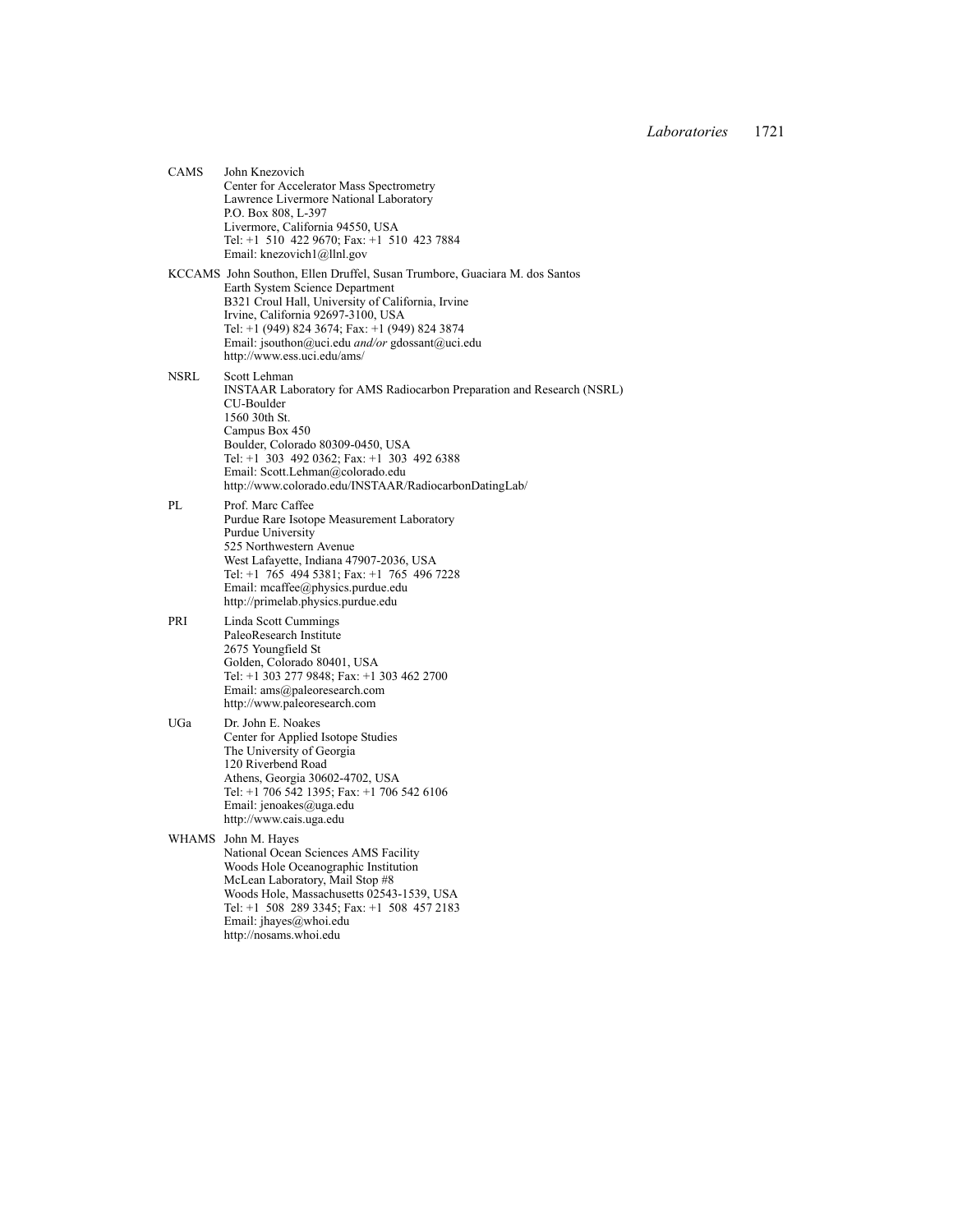# **LABORATORIES – CODE DESIGNATIONS**\*

| A           | University of Arizona                                  | <b>USA</b>     | DK          | Univ. de Dakar                                            | Sénégal         |
|-------------|--------------------------------------------------------|----------------|-------------|-----------------------------------------------------------|-----------------|
| AA          | NSF-Ariz. AMS Facility                                 | <b>USA</b>     | DRI*        | Desert Research Institute USA                             |                 |
| AAR         | University of Aarhus                                   | Denmark        | <b>DSA</b>  | CIRCE, Caserta                                            | Italy           |
| AC          | Ingeis                                                 | Argentina      | ENEA        | ENEA, Bologna                                             | Italy           |
| AECV*       | Alberta Environmental                                  | Canada         | Erl         | <b>Erlangen AMS Facility</b>                              | Germany         |
|             | Center of Vegreville                                   |                | <b>ETH</b>  | ETH/AMS Facility                                          | Switzerland     |
| AERIK*      | Atomic Energy Res. Inst. Korea                         |                | $F^*$       | Florence                                                  | Italy           |
| $ALG*$      | Algiers                                                | Algeria        | Fr*         | Freiberg                                                  | Germany         |
| $ANL^*$     | Argonne Nat. Lab.                                      | <b>USA</b>     | Fra*        | Frankfurt                                                 | Germany         |
| ANSTO       | Australian Nuclear                                     | Australia      | FSU*        | Florida State University                                  | <b>USA</b>      |
|             | Science & Technology                                   |                | FZ          | Fortaleza                                                 | <b>Brazil</b>   |
| ANTW*       | Antwerp                                                | Belgium        | $G^*$       | Göteborg                                                  | Sweden          |
| ANU*        | <b>Australian National</b><br>University               | Australia      | GAK*        | Gakushuin University                                      | Japan           |
| <b>ANUA</b> | <b>ANU</b> Accelerator                                 | Australia      | Gd          | Gliwice                                                   | Poland          |
| $AU^*$      | University of Alaska                                   | <b>USA</b>     | $GD*$       | Gdansk                                                    | Poland          |
| B           | Bern                                                   | Switzerland    | Gif         | Gif-sur-Yvette                                            | France          |
| Ba          | <b>Bratislava</b>                                      | Slovakia       | $Gif A*$    | Gif-sur-Yvette and Orsay France                           |                 |
|             |                                                        |                | GIN         | Geological Institute                                      | Russia          |
| $BC*$       | <b>Brooklyn College</b>                                | <b>USA</b>     | $GL^*$      | Geochronological Lab.                                     | England         |
| Beta        | Beta Analytic                                          | <b>USA</b>     | Gro*        | Groningen                                                 | the Netherlands |
| $BGS*$      | <b>Brock University</b>                                | Canada         | GrN         | Groningen                                                 | the Netherlands |
| BIOCAMS*    | Miami                                                  | <b>USA</b>     | GrA         | Groningen AMS                                             | the Netherlands |
| Birm*       | Birmingham                                             | UK             | GSC         | Geological Survey                                         | Canada          |
| Bln         | Berlin                                                 | Germany        | $GU*$       | <b>Scottish Universities</b>                              | Scotland        |
| $BM*$       | <b>British Museum</b>                                  | England        |             | Research & Reactor Centre                                 |                 |
| BONN*       | Universität Bonn                                       | Germany        | GX          | Geochron Laboratories                                     | <b>USA</b>      |
| BS          | Birbal Sahni Institute                                 | India          | $H^*$       | Heidelberg                                                | Germany         |
| $C^*$       | Chicago                                                | <b>USA</b>     | HAM         | Hamburg                                                   | Germany         |
| CAMS        | Center for Accelerator                                 | <b>USA</b>     | HAR*        | Harwell                                                   | England         |
|             | Mass Spectrometry                                      |                | Hd          | Heidelberg                                                | Germany         |
| $CAR*$      | Univ. College, Cardiff                                 | Wales          | Hel         | Helsinki                                                  | Finland         |
| <b>CENA</b> | Centro Energia<br>Nuclear na Agricultura               | Brazil         | $HIG*$      | Hawaii Inst. of Geophys. USA                              |                 |
| CG          | Institute of Geology                                   | China          | HL          | Second Institute of                                       | China           |
| $CH*$       | Chemistry Laboratory                                   | India          | HNS*        | Oceanography<br>Hasleton-Nuclear,                         | <b>USA</b>      |
| <b>CNA</b>  | Centro Nacional de                                     | Spain          |             | Palo Alto, California                                     |                 |
|             | Aceleradores                                           |                | Hv          | Hannover                                                  | Germany         |
| COL         | Köln AMS                                               | Germany        | I*          | Teledyne Isotopes                                         | <b>USA</b>      |
| CRCA*       | Cairo                                                  | Egypt          | IAA         | Institute of Accelerator                                  | Japan           |
| <b>CRL</b>  | Czech Radiocarbon                                      | Czech Republic |             | Analysis (beta counting)                                  |                 |
| <b>CSIC</b> | Laboratory                                             | Spain          | IAAA        | Institute of Accelerator                                  | Japan           |
|             | Geochronology Lab,<br>IQFR-CSIC, Madrid                |                |             | Analysis (AMS)                                            |                 |
| $CSM*$      | Cosmochemistry Lab.<br><b>USSR</b> Academy of Sciences | <b>USSR</b>    | <b>IAEA</b> | <b>International Atomic</b><br>Energy Agency              | Austria         |
| $CT*$       | Caltech, Calif. Inst. Tech. USA                        |                | IAEA-       | Marine Environmental                                      | Monaco          |
| CU          | Charles University                                     | Czech Republic | MEL         | Laboratory                                                |                 |
| D*          | Dublin, Trinity College                                | Ireland        | ICEN*       | Instituto Tecnológico                                     | Portugal        |
| Dak*        | Univ. of Dakar                                         | Sénégal        |             | e Nuclear                                                 |                 |
| $DAL*$      | Dalhousie University                                   | Canada         | IEMAE       | Institute of Evolutionary Russia<br>Morphology and Animal |                 |
| $DE*$       | <b>USGS, Denver</b>                                    | <b>USA</b>     |             | Ecology                                                   |                 |
| Deb         | Debrecen                                               | Hungary        | <b>IFAO</b> | Institut français                                         | Egypt           |
| DEM         | <b>NCSR</b> Demokritos                                 | Greece         |             | d'archéologie orientale                                   |                 |
| $DIC*$      | Dicar Corp and Dicarb                                  | <b>USA</b>     | IGAN        | Institute of Geography                                    | Russia          |
|             | Radioisotope Company                                   |                | $IGS^*$     | Inst. of Geological Sci.                                  | Sweden          |

\* Indicates laboratories that are closed, no longer measuring 14C, or operating under a different code designation.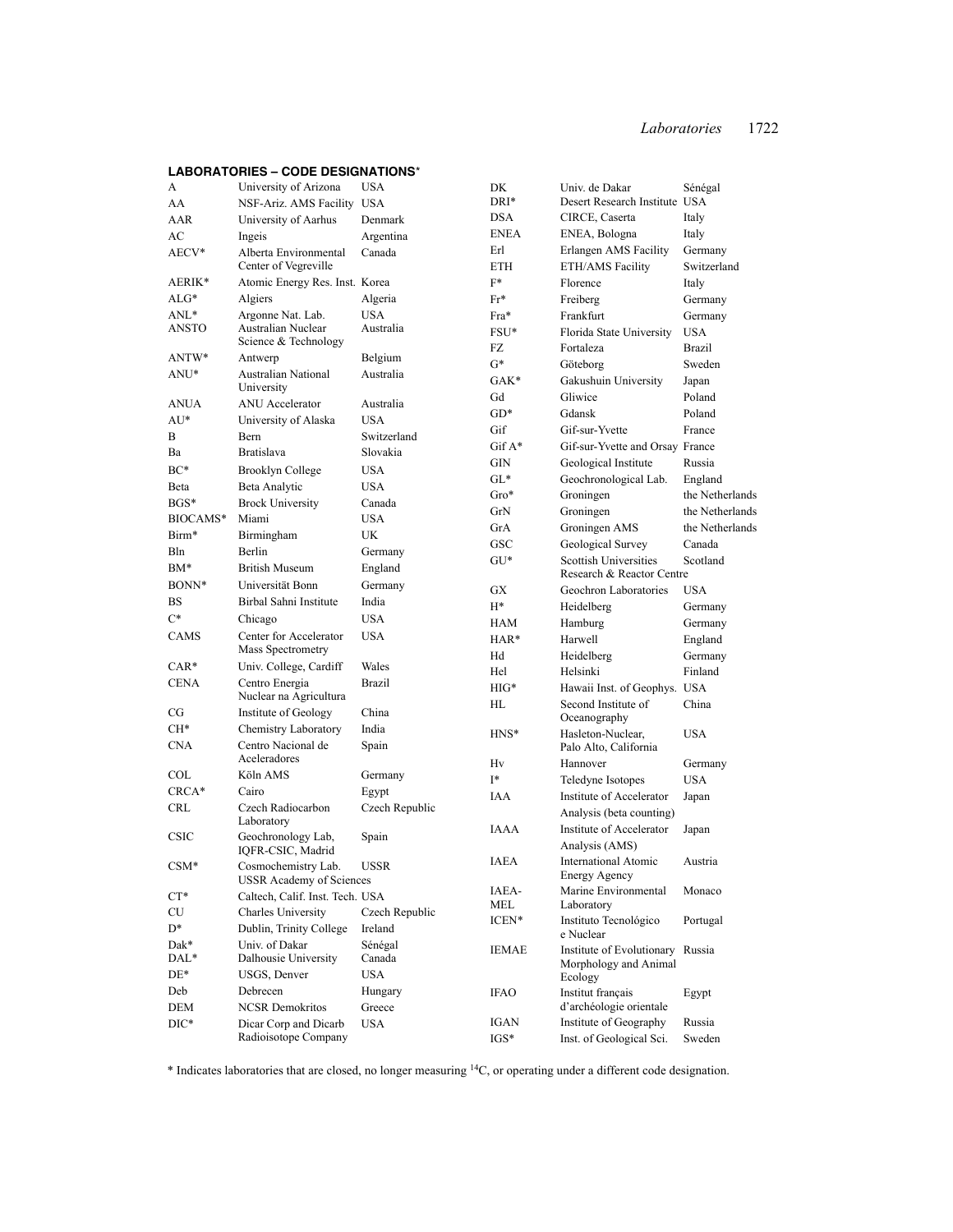| IGSB        | Inst. of Geological Sci.                                | Belarus    |
|-------------|---------------------------------------------------------|------------|
| <b>IHME</b> | Marzeev Inst. of Hygiene Ukraine                        |            |
| II*         | and Medical Ecology<br>Isotopes, Inc., Palo Alto        | <b>USA</b> |
| IMTA        | Inst. Mexicano de                                       |            |
|             | Tecnología del Agua                                     | Mexico     |
| IOAN*       | Inst.of Oceanography                                    | Russia     |
| IORAN*      | Institute of Oceanology                                 | Russia     |
| <b>IRPA</b> | Royal Institute for<br>Cultural Heritage                | Belgium    |
| ISGS        | Illinois State<br>Geological Survey                     | USA        |
| IVAN*       | Institute of Volcanology                                | Ukraine    |
| IVIC*       | Caracas                                                 | Venezuela  |
| IWP*        | Institute of Water<br>Problems                          | Russia     |
| J           | Max-Planck-Institut<br>für Biogeochemie, Jena           | Germany    |
| $JGS*$      | Geological Survey of<br>Japan                           | Japan      |
| JUBR        | Biren Roy Research<br>Laboratory                        | India      |
| K           | National Museum                                         | Denmark    |
| KAERI*      | Korean Atomic Energy<br><b>Research Institute</b>       | Korea      |
| <b>KCP</b>  | National Cultural<br>Property Research<br>Institute     | Korea      |
| KEEA        | Kyushu Environmental<br><b>Evaluation Association</b>   | Japan      |
|             |                                                         |            |
| KI          | Kiel                                                    | Germany    |
| KIA         | Kiel AMS                                                | Germany    |
| Ki (KIEV)   | Institute of Radio-<br>Geochemistry of the              | Ukraine    |
| KIK         | Environment<br>Royal Institute for<br>Cultural Heritage | Belgium    |
| KN*         | Köln                                                    | Germany    |
| KR          | Krakow                                                  | Poland     |
| KRIL*       | Krasnoyarsk Institute                                   | Russia     |
| KSU*        | Kyoto Sangyo University Japan                           |            |
| L*          | Lamont-Doherty                                          | USA        |
| LAR*        | Liège State University                                  | Belgium    |
| LE          | St. Petersburg                                          | Russia     |
| LІН         | <b>NCSR Demokritos</b>                                  | Greece     |
| LJ*         |                                                         |            |
| LOD         | Scripps (UCSD) La Jolla USA<br>Łódź                     | Poland     |
| LP          | La Plata                                                | Argentina  |
| LTL         | University of Lecce                                     | Italy      |
| Lu*         | Lund                                                    | Sweden     |
| LuS         | Lund                                                    | Sweden     |
| LU          | St. Petersburg State<br>University                      | Russia     |
| Lv*         | Louvain-la-Neuve                                        | Belgium    |
| Ly          | University of Lyon                                      | France     |
| LZ          | Umweltforschungs-<br>zentrum Leipzig-Halle              | Germany    |
| M*          | University of Michigan                                  | USA        |

| MAG        | Quaternary Geology and Russia<br>Geochronology Laboratory              |                   |
|------------|------------------------------------------------------------------------|-------------------|
| MAMS       | Curt-Engelhorn-Zentrum Germany<br>Archaeometrie                        |                   |
| MC*        | Centre Scientifique de<br>Monaco                                       | Monaco            |
| METU       | Middle East Technical<br>University                                    | Turkey            |
| ML*        | Miami                                                                  | USA               |
| Mo*        | Verdanski Inst. of<br>Geochemistry, Moscow                             | USSR              |
| MOC*       | Archaeological Institute, Czech Republic<br>Czechoslovak Acad. of Sci. |                   |
| MP*        | Magnolia Petroleum                                                     | USA               |
| MRRI*      | Marine Resources<br>Research Institute                                 | <b>USA</b>        |
| MSU*       | Moscow State University Russia                                         |                   |
| MTC        | University of Tokyo                                                    | Japan             |
| N*         | Nishina Memorial                                                       | Japan             |
| NIST       | National Institute of<br>Standards and Technology                      | <b>USA</b>        |
| NPL*       | National Physical<br>Laboratory, Middlesex                             | England           |
| NS*        | Nova Scotia Research<br>Foundation                                     | Canada            |
| NSRL       | <b>INSTAAR</b> - University<br>of Colorado                             | <b>USA</b>        |
| NSTF*      | Nuclear Science and<br>Technology Facility,<br>State Univ. of New York | <b>USA</b>        |
| NSW*       | U. of New South Wales                                                  | Australia         |
| NTU        | National Taiwan<br>University                                          | Republic of China |
| NU<br>NUTA | Nihon University<br>Tandetron AMS Lab                                  | Japan<br>Japan    |
| Ny*        | Nancy, Centre de<br>Recherches Radiogéologiques                        | France            |
| NZ*        | Rafter Radiocarbon Lab                                                 | New Zealand       |
| NZA        | Rafter (AMS)                                                           | New Zealand       |
| 0*         | Humble Oil & Refining                                                  | USA               |
| OBDY*      | <b>ORSTOM Bondy</b>                                                    | France            |
| OR         | Research Center of<br>Radioisotopes                                    | Japan             |
| ORINS*     | Oak Ridge Institute<br>of Nuclear Studies                              | USA               |
| OWU*       | Ohio Wesleyan Univ.                                                    | USA               |
| OX*        | USDA (Oxford, Miss.)                                                   | USA               |
| OxA        | Oxford Radiocarbon<br>Accelerator Unit                                 | England           |
| OΖ         | <b>ANSTO-ANTARES</b>                                                   | Australia         |
| p*         | Univ. of Pennsylvania                                                  | <b>USA</b>        |
| PAL        |                                                                        |                   |
|            | Palynosurvery Co.                                                      | Japan             |
| Pi*        | Pisa                                                                   | Italy             |
| PI*        | Permafrost Institute                                                   | Russia            |
| PIC*       | Packard                                                                | <b>USA</b>        |
| PITT*      | University of Pittsburgh                                               | <b>USA</b>        |
| Poz        | Poznań                                                                 | Poland            |
| $Pr*$      | Prague                                                                 | Czech Republic    |
| PKU        | Peking University<br>Peking Univ. AMS lab                              | China             |